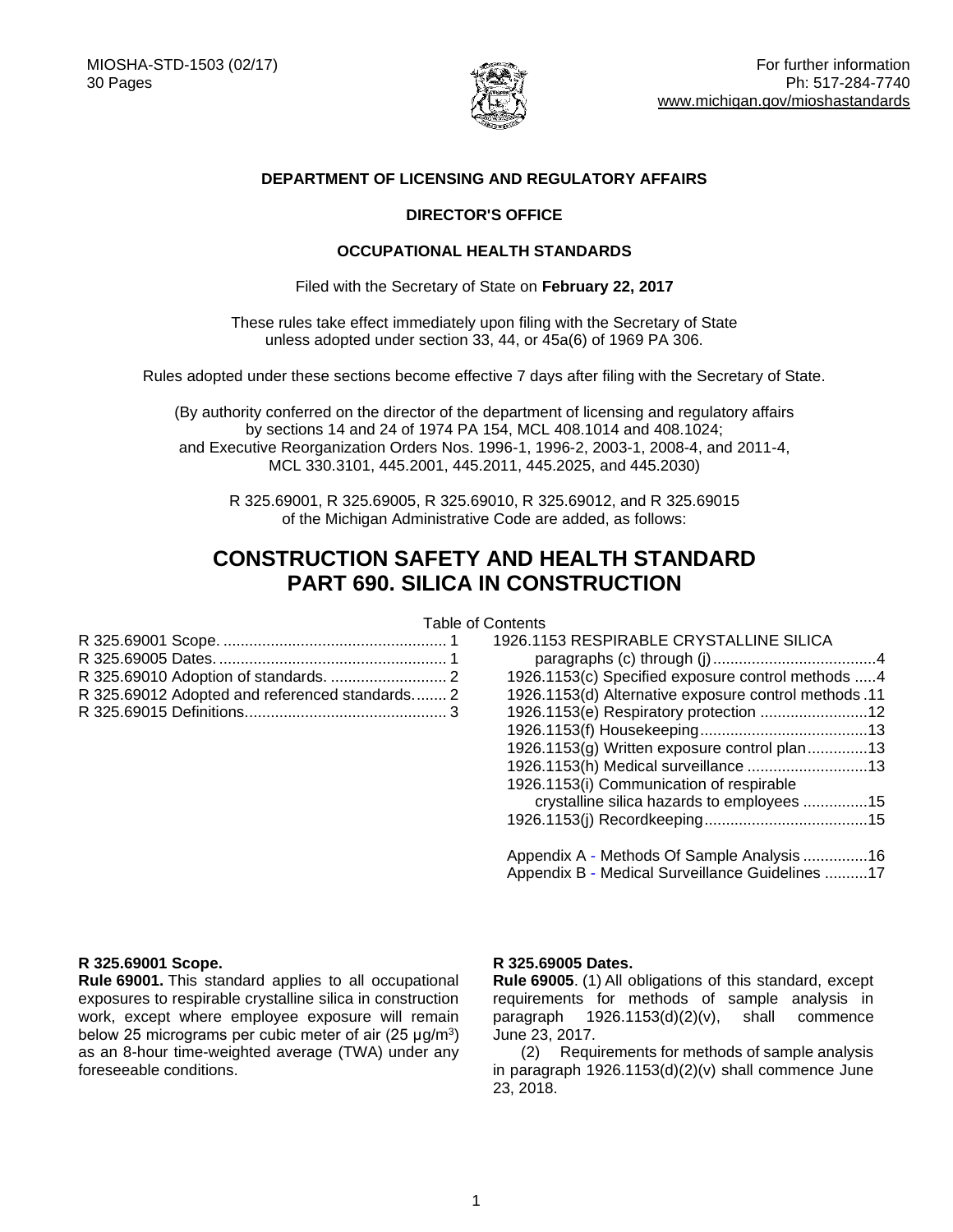#### <span id="page-1-0"></span>**R 325.69010 Adoption of standards.**

**Rule 69010.** (1) The following federal occupational safety and health administration (OSHA) regulations are adopted by reference in these rules:

(a) 29 C.F.R. §1926.1153 "Respirable Crystalline Silica," paragraphs (c) to (j), effective June 23, 2016.

(b) Appendix A "Methods of Sample Analysis," effective June 23, 2016.

(c) Appendix B "Medical Surveillance Guidelines," effective June 23, 2016.

(2) As used in these rules, ["29 CFR 1910.134"](https://www.federalregister.gov/select-citation/2016/03/25/29-CFR-1910.134) means Occupational Health Standard Part 451 Respiratory Protection.

(3) As used in these rules, ["29 CFR 1910.1020"](https://www.federalregister.gov/select-citation/2016/03/25/29-CFR-1910.1020) means Occupational Health Standard Part 470 Employee Medical Records and Trade Secrets.

(4) As used in these rules, ["29 CFR 1910.1200"](https://www.federalregister.gov/select-citation/2016/03/25/29-CFR-1910.1200) means Occupational Health Standard Part 430 Hazard Communication.

(5) As used in these rules, ["29 CFR 1926.57"](https://www.federalregister.gov/select-citation/2016/03/25/29-CFR-1926.57) means Occupational Health Standard Part 620 Ventilation Control for Construction.

(6) As used in these rules, 1926.1153(a) means R 325.69001 Scope.

(7) As used in these rules, 1926.1153(b) means R 325.69015 Definitions.

(8) As used in these rules, 1926.1153(k) means R 325.69005 Dates.

(9) The federal regulation adopted in this rule has the same force and effect as a rule promulgated pursuant to the provisions of the Michigan occupational safety and health act (MIOSHA) 1974 PA 154, MCL 408.1001 to 408.1094.

#### <span id="page-1-1"></span>**R 325.69012 Adopted and referenced standards.**

**Rule 69012.** (1) The OSHA standard and appendices that are adopted in these rules are available from the United States Department of Labor, Occupational Safety and Health Administration website: [www.osha.gov,](http://www.osha.gov/) at no charge, as of the time of adoption of these rules.

(2) The standard adopted in these rules is available for inspection at the Department of Licensing and Regulatory Affairs, MIOSHA Regulatory Services Section, 530 West Allegan Street, P.O. Box 30643, Lansing, Michigan, 48909-8143.

(3) The standard adopted in these rules may be obtained from the publisher or may be obtained from the Department of Licensing and Regulatory Affairs, MIOSHA Regulatory Services Section, 530 West Allegan Street, P.O. Box 30643, Lansing, Michigan, 48909-8143, at the cost charged in this rule, plus \$20.00 for shipping and handling.

(4) The following Michigan occupational safety and health administrative (MIOSHA) standards are referenced in these rules. Up to 5 copies of these standards may be obtained at no charge from the Michigan Department of Licensing and Regulatory Affairs, MIOSHA Regulatory Services Section, 530 West Allegan Street, P.O. Box 30643, Lansing, Michigan, 48909-8143; or via the internet at website: [www.michigan.gov/mioshastandards.](http://www.michigan.gov/mioshastandards) For quantities greater than 5, the cost, as of the time of adoption of these rules, is 4 cents per page.

(a) Occupational Health Standard Part 430 "Hazard Communication," R 325.77001 to R 325.77003.

(b) Occupational Health Standard Part 451 "Respiratory Protection," R 325.60051 and R 325.60052.

(c) Occupational Health Standard Part 470 "Employee Medical Records and Trade Secrets," R 325.3451 to R 325.3476.

(d) Occupational Health Standard Part 620 "Ventilation Control for Construction," R 325.62001 to R 325.62006.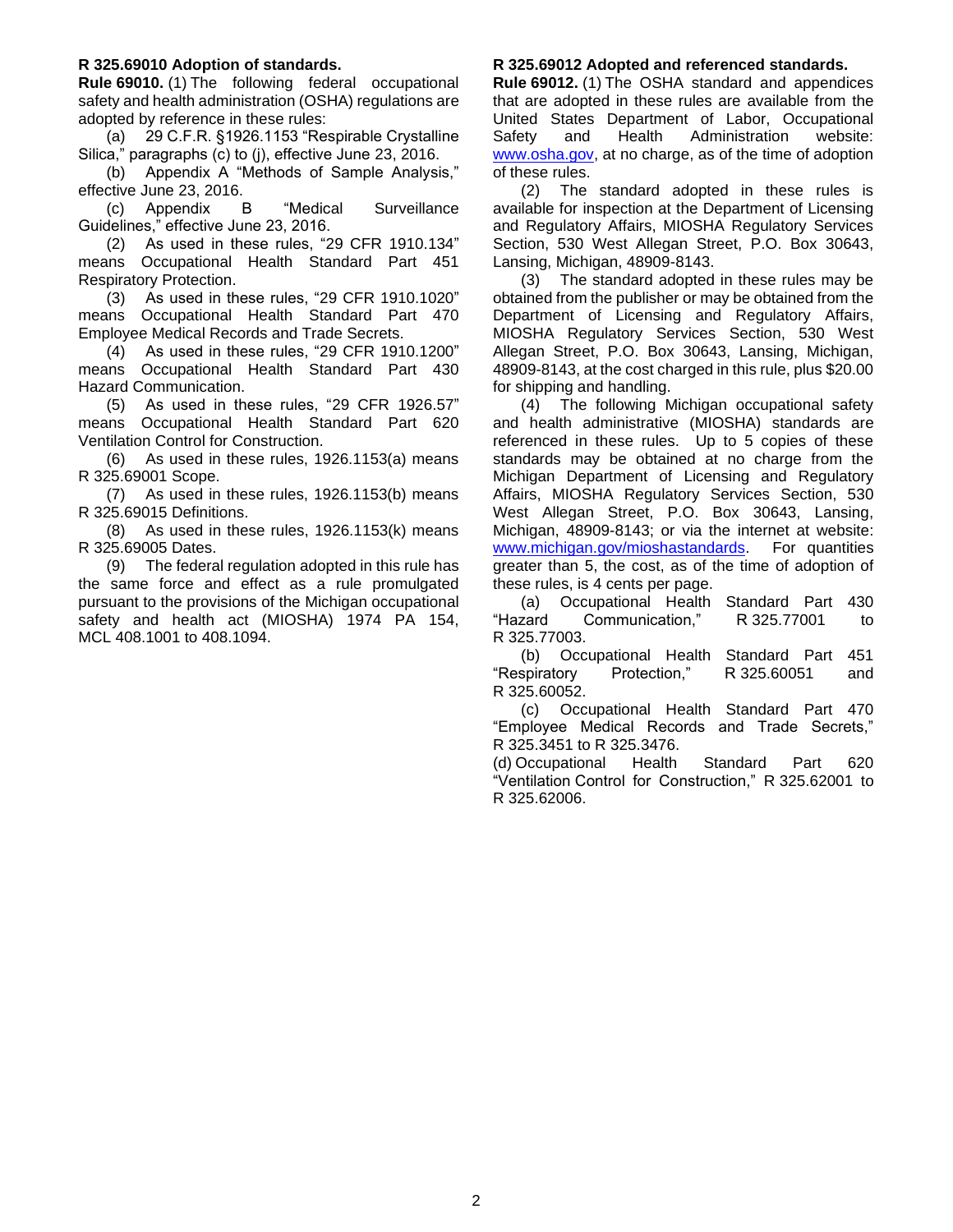#### <span id="page-2-0"></span>**R 325.69015 Definitions.**

**Rule 69015.** (1) "Action level" means a concentration of airborne respirable crystalline silica of 25  $\mu$ g/m<sup>3</sup>, calculated as an 8-hour TWA.

(2) "Assistant Secretary" means the director of the Department of Licensing and Regulatory Affairs or his or her designated representative.

(3) "Director" means the director of the National Institute for Occupational Safety and Health (NIOSH), U.S. Department of Health and Human Services, or designee.

(4) "Competent person" means an individual who is capable of identifying existing and foreseeable respirable crystalline silica hazards in the workplace and who has authorization to take prompt corrective measures to eliminate or minimize them. The competent person must have the knowledge and ability necessary to fulfill the responsibilities set forth in paragraph (g) of 1926.1153.

(5) "Employee exposure" means the exposure to airborne respirable crystalline silica that would occur if the employee were not using a respirator.

(6) "High-efficiency particulate air (HEPA) filter" means a filter that is at least 99.97 percent efficient in removing mono-dispersed particles of 0.3 micrometers in diameter.

(7) "Objective data" means information, such as air monitoring data from industry-wide surveys or calculations based on the composition of a substance, demonstrating employee exposure to respirable crystalline silica associated with a particular product or material or a specific process, task, or activity. The data must reflect workplace conditions closely resembling or with a higher exposure potential than the processes, types of material, control methods, work practices, and environmental conditions in the employer's current operations.

(8) "Physician or other licensed health care professional (PLHCP)" means an individual whose legally permitted scope of practice, such as license, registration, or certification, allows him or her to independently provide or be delegated the responsibility to provide some or all of the particular health care services required by 1926.1153(h).

(9) "Respirable crystalline silica" means quartz, cristobalite, and/or tridymite contained in airborne particles that are determined to be respirable by a sampling device designed to meet the characteristics for respirable-particle-size-selective samplers specified in the International Organization for Standardization (ISO) 7708:1995: Air Quality—Particle Size Fraction Definitions for Health-Related Sampling.

(10) "Specialist" means an American Board Certified Specialist in Pulmonary Disease or an American Board Certified Specialist in Occupational Medicine.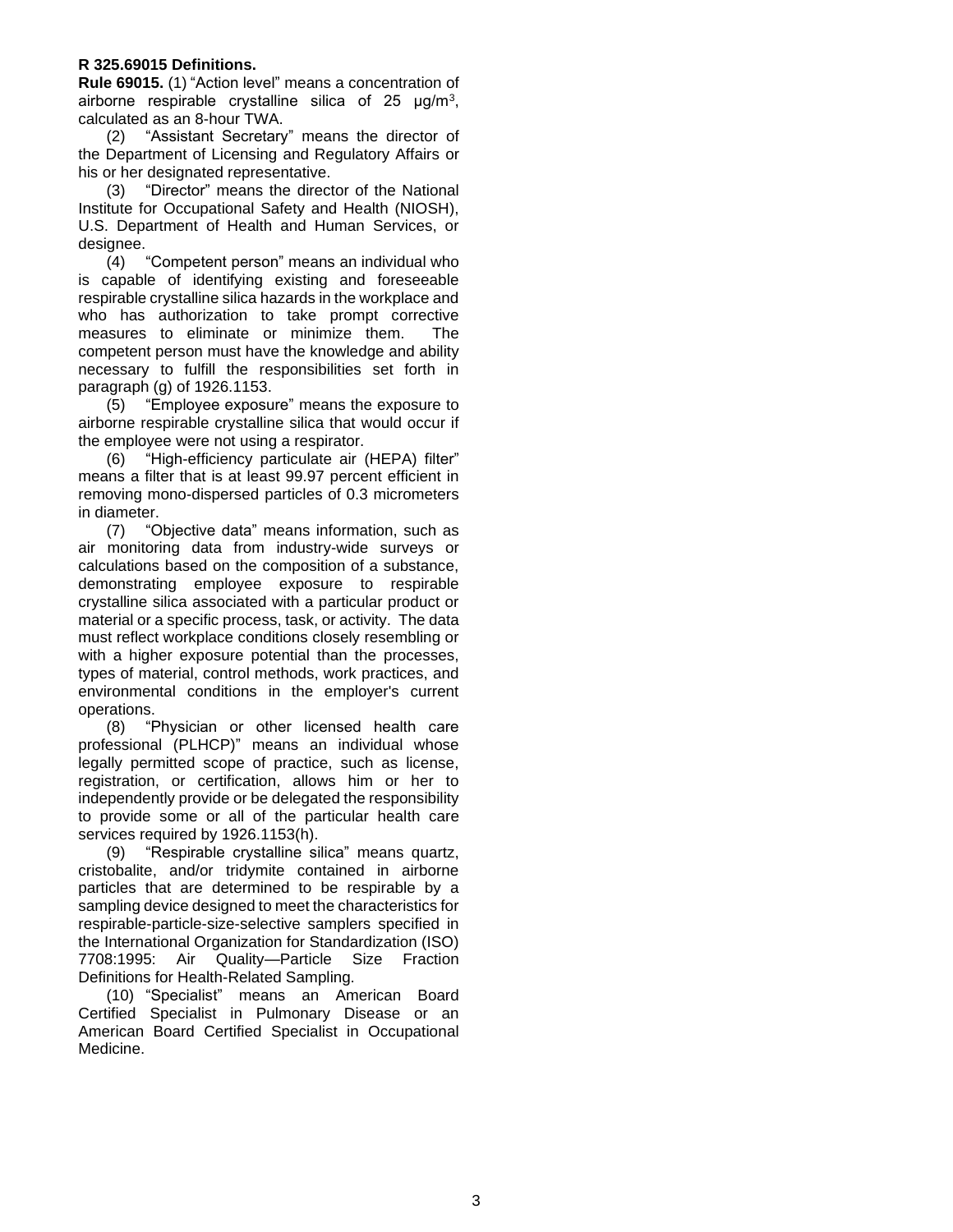### **1926.1153 RESPIRABLE CRYSTALLINE SILICA PARAGRAPHS (C) THROUGH (J)**

#### <span id="page-3-1"></span><span id="page-3-0"></span>**1926.1153(c) SPECIFIED EXPOSURE CONTROL METHODS**

1926.1153(c)(1) For each employee engaged in a task identified on Table 1, the employer shall fully and properly implement the engineering controls, work practices, and respiratory protection specified for the task on Table 1, unless the employer assesses and limits the exposure of the employee to respirable crystalline silica in accordance with paragraph (d) of this section.

| Table 1<br><b>Specified Exposure Control Methods When Working</b><br><b>With Materials Containing Crystalline Silica</b> |                                                                                                                                                      |                                                                                              |                   |  |  |  |  |  |  |
|--------------------------------------------------------------------------------------------------------------------------|------------------------------------------------------------------------------------------------------------------------------------------------------|----------------------------------------------------------------------------------------------|-------------------|--|--|--|--|--|--|
| Equipment/task                                                                                                           | <b>Engineering and work practice</b><br>control methods                                                                                              | <b>Required respiratory</b><br>protection and minimum<br>assigned protection<br>factor (APF) |                   |  |  |  |  |  |  |
|                                                                                                                          |                                                                                                                                                      | $\leq 4$<br>hours/shift                                                                      | >4<br>hours/shift |  |  |  |  |  |  |
| (i) Stationary masonry saws                                                                                              | Use saw equipped with integrated water<br>delivery system that continuously feeds<br>water to the blade                                              | None                                                                                         | None              |  |  |  |  |  |  |
|                                                                                                                          | Operate and maintain tool in accordance with<br>manufacturer's instructions to minimize<br>dust emissions                                            |                                                                                              |                   |  |  |  |  |  |  |
| (ii) Handheld power saws (any<br>blade diameter)                                                                         | Use saw equipped with integrated water<br>delivery system that continuously feeds<br>water to the blade                                              |                                                                                              |                   |  |  |  |  |  |  |
|                                                                                                                          | Operate and maintain tool in accordance with<br>manufacturer's instructions to minimize<br>dust emissions:                                           |                                                                                              |                   |  |  |  |  |  |  |
|                                                                                                                          | -When used outdoors                                                                                                                                  | None                                                                                         | <b>APF 10</b>     |  |  |  |  |  |  |
|                                                                                                                          | -When used indoors or in an enclosed area                                                                                                            | <b>APF 10</b>                                                                                | <b>APF 10</b>     |  |  |  |  |  |  |
| (iii) Handheld power saws for<br>cutting fiber-cement board                                                              | For tasks performed outdoors only:                                                                                                                   |                                                                                              |                   |  |  |  |  |  |  |
| (with blade diameter of 8<br>inches or less)                                                                             | Use saw equipped with commercially available<br>dust collection system                                                                               | None                                                                                         | None              |  |  |  |  |  |  |
|                                                                                                                          | Operate and maintain tool in accordance with<br>manufacturer's instructions to minimize<br>dust emissions                                            |                                                                                              |                   |  |  |  |  |  |  |
|                                                                                                                          | Dust collector must provide the air flow<br>recommended by the tool manufacturer,<br>or greater, and have a filter with 99%<br>or greater efficiency |                                                                                              |                   |  |  |  |  |  |  |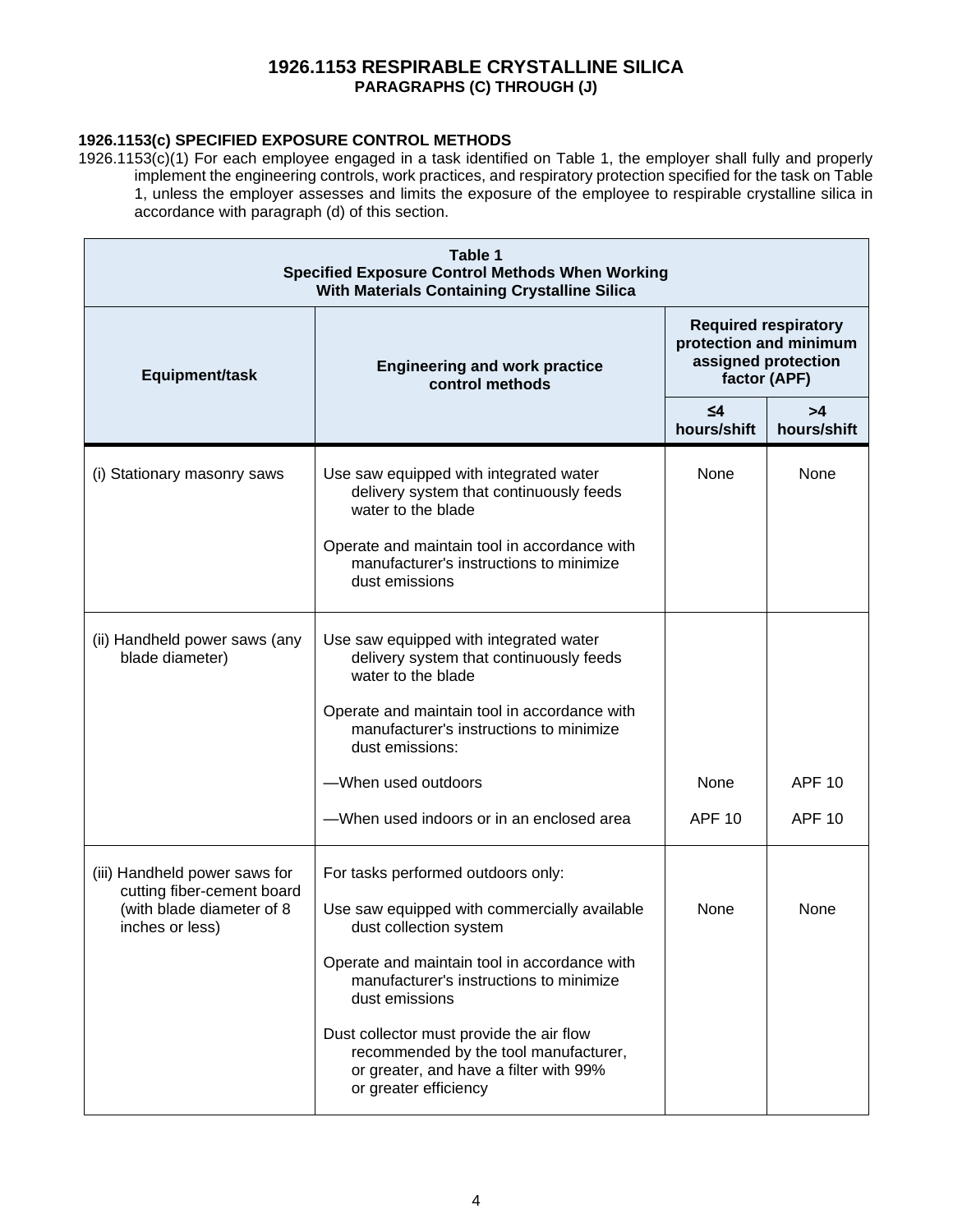| Table 1<br><b>Specified Exposure Control Methods When Working</b><br>With Materials Containing Crystalline Silica |                                                                                                                                                                                         |                                                                                              |               |  |  |  |  |  |
|-------------------------------------------------------------------------------------------------------------------|-----------------------------------------------------------------------------------------------------------------------------------------------------------------------------------------|----------------------------------------------------------------------------------------------|---------------|--|--|--|--|--|
| Equipment/task                                                                                                    | <b>Engineering and work practice</b><br>control methods                                                                                                                                 | <b>Required respiratory</b><br>protection and minimum<br>assigned protection<br>factor (APF) |               |  |  |  |  |  |
|                                                                                                                   | hours/shift                                                                                                                                                                             |                                                                                              |               |  |  |  |  |  |
| (iv) Walk-behind saws                                                                                             | Use saw equipped with integrated water<br>delivery system that continuously feeds<br>water to the blade                                                                                 |                                                                                              |               |  |  |  |  |  |
|                                                                                                                   | Operate and maintain tool in accordance with<br>manufacturer's instructions to minimize<br>dust emissions:                                                                              |                                                                                              |               |  |  |  |  |  |
|                                                                                                                   | -When used outdoors                                                                                                                                                                     | None                                                                                         | None          |  |  |  |  |  |
|                                                                                                                   | -When used indoors or in an enclosed area                                                                                                                                               | <b>APF 10</b>                                                                                | <b>APF 10</b> |  |  |  |  |  |
| (v) Drivable saws                                                                                                 | For tasks performed outdoors only:                                                                                                                                                      |                                                                                              |               |  |  |  |  |  |
|                                                                                                                   | Use saw equipped with integrated water<br>delivery system that continuously feeds<br>water to the blade                                                                                 | None                                                                                         | None          |  |  |  |  |  |
|                                                                                                                   | Operate and maintain tool in accordance with<br>manufacturer's instructions to minimize<br>dust emissions                                                                               |                                                                                              |               |  |  |  |  |  |
| (vi) Rig-mounted core saws or<br>drills                                                                           | Use tool equipped with integrated water<br>delivery system that supplies water to<br>cutting surface                                                                                    | None                                                                                         | None          |  |  |  |  |  |
|                                                                                                                   | Operate and maintain tool in accordance with<br>manufacturer's instructions to minimize<br>dust emissions                                                                               |                                                                                              |               |  |  |  |  |  |
| (vii) Handheld and<br>stand-mounted drills<br>(including impact and                                               | Use drill equipped with commercially available<br>shroud or cowling with dust collection<br>system                                                                                      | None                                                                                         | None          |  |  |  |  |  |
| rotary hammer drills)                                                                                             | Operate and maintain tool in accordance with<br>manufacturer's instructions to minimize<br>dust emissions                                                                               |                                                                                              |               |  |  |  |  |  |
|                                                                                                                   | Dust collector must provide the air flow<br>recommended by the tool manufacturer,<br>or greater, and have a filter with 99%<br>or greater efficiency and a filter-cleaning<br>mechanism |                                                                                              |               |  |  |  |  |  |
|                                                                                                                   | Use a HEPA-filtered vacuum when cleaning<br>holes                                                                                                                                       |                                                                                              |               |  |  |  |  |  |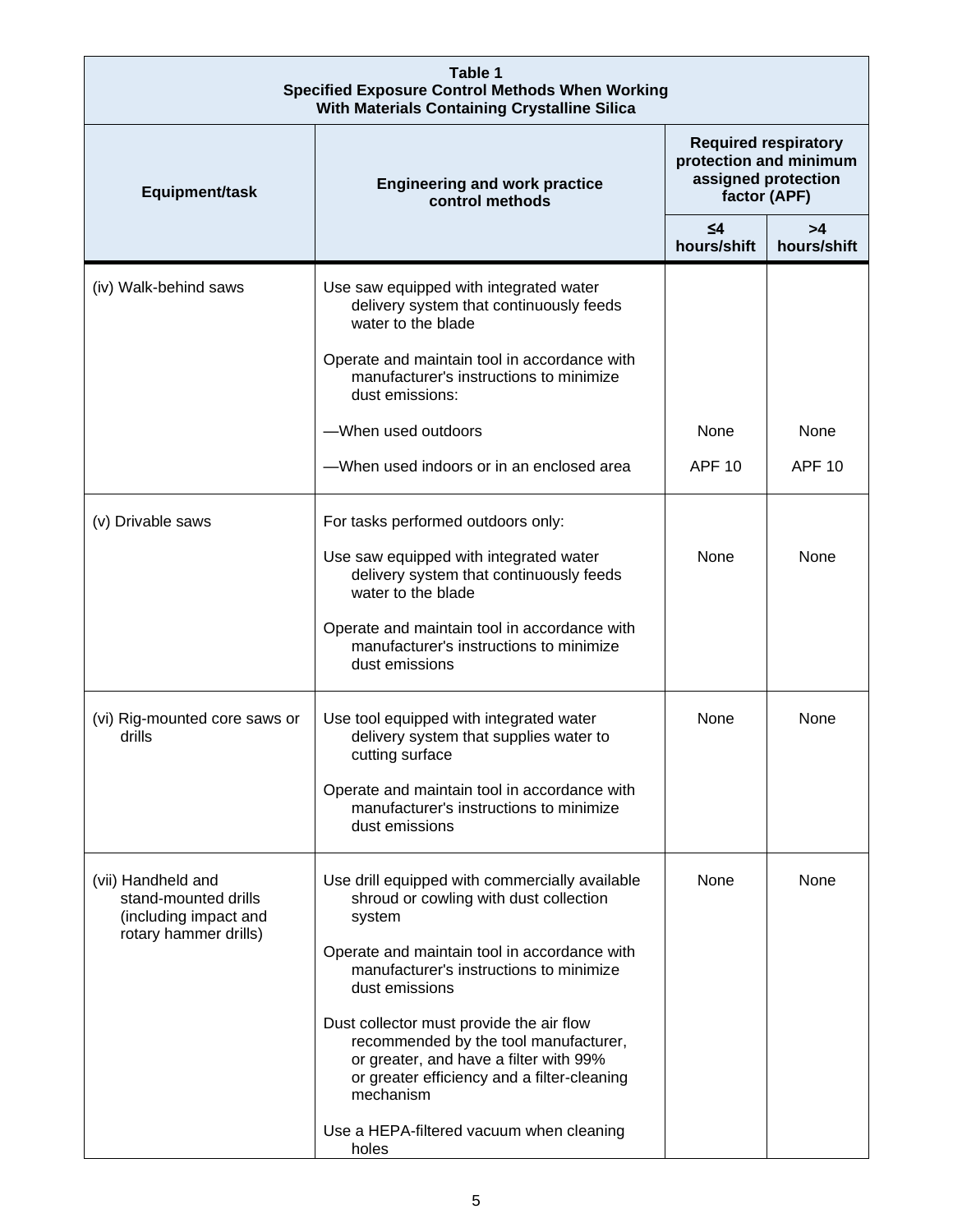| Table 1<br><b>Specified Exposure Control Methods When Working</b><br>With Materials Containing Crystalline Silica |                                                                                                                                                                                                 |                                                                                              |               |  |  |  |  |  |
|-------------------------------------------------------------------------------------------------------------------|-------------------------------------------------------------------------------------------------------------------------------------------------------------------------------------------------|----------------------------------------------------------------------------------------------|---------------|--|--|--|--|--|
| Equipment/task                                                                                                    | <b>Engineering and work practice</b><br>control methods                                                                                                                                         | <b>Required respiratory</b><br>protection and minimum<br>assigned protection<br>factor (APF) |               |  |  |  |  |  |
|                                                                                                                   | hours/shift<br>For tasks performed outdoors only:                                                                                                                                               |                                                                                              |               |  |  |  |  |  |
| (viii) Dowel drilling rigs for<br>concrete                                                                        |                                                                                                                                                                                                 |                                                                                              |               |  |  |  |  |  |
|                                                                                                                   | Use shroud around drill bit with a dust<br>collection system. Dust collector must<br>have a filter with 99% or greater efficiency<br>and a filter-cleaning mechanism                            | <b>APF 10</b>                                                                                | <b>APF 10</b> |  |  |  |  |  |
|                                                                                                                   | Use a HEPA-filtered vacuum when cleaning<br>holes                                                                                                                                               |                                                                                              |               |  |  |  |  |  |
| (ix) Vehicle-mounted drilling<br>rigs for rock and concrete                                                       | Use dust collection system with close capture<br>hood or shroud around drill bit with a<br>low-flow water spray to wet the dust at the<br>discharge point from the dust collector               | None                                                                                         | None          |  |  |  |  |  |
|                                                                                                                   | <b>OR</b>                                                                                                                                                                                       |                                                                                              |               |  |  |  |  |  |
|                                                                                                                   | Operate from within an enclosed cab and use<br>water for dust suppression on drill bit                                                                                                          | None                                                                                         | None          |  |  |  |  |  |
| (x) Jackhammers and<br>handheld powered<br>chipping tools                                                         | Use tool with water delivery system that<br>supplies a continuous stream or spray<br>of water at the point of impact:                                                                           |                                                                                              |               |  |  |  |  |  |
|                                                                                                                   | —When used outdoors                                                                                                                                                                             | None                                                                                         | <b>APF 10</b> |  |  |  |  |  |
|                                                                                                                   | <b>APF 10</b>                                                                                                                                                                                   | <b>APF 10</b>                                                                                |               |  |  |  |  |  |
|                                                                                                                   |                                                                                                                                                                                                 |                                                                                              |               |  |  |  |  |  |
|                                                                                                                   | Use tool equipped with commercially available<br>shroud and dust collection system<br>Operate and maintain tool in accordance with<br>manufacturer's instructions to minimize<br>dust emissions |                                                                                              |               |  |  |  |  |  |
|                                                                                                                   | Dust collector must provide the air flow<br>recommended by the tool manufacturer,<br>or greater, and have a filter with 99%<br>or greater efficiency and a filter-cleaning<br>mechanism:        |                                                                                              |               |  |  |  |  |  |
|                                                                                                                   | -When used outdoors                                                                                                                                                                             | None                                                                                         | <b>APF 10</b> |  |  |  |  |  |
|                                                                                                                   | -When used indoors or in an enclosed area                                                                                                                                                       | <b>APF 10</b>                                                                                | <b>APF 10</b> |  |  |  |  |  |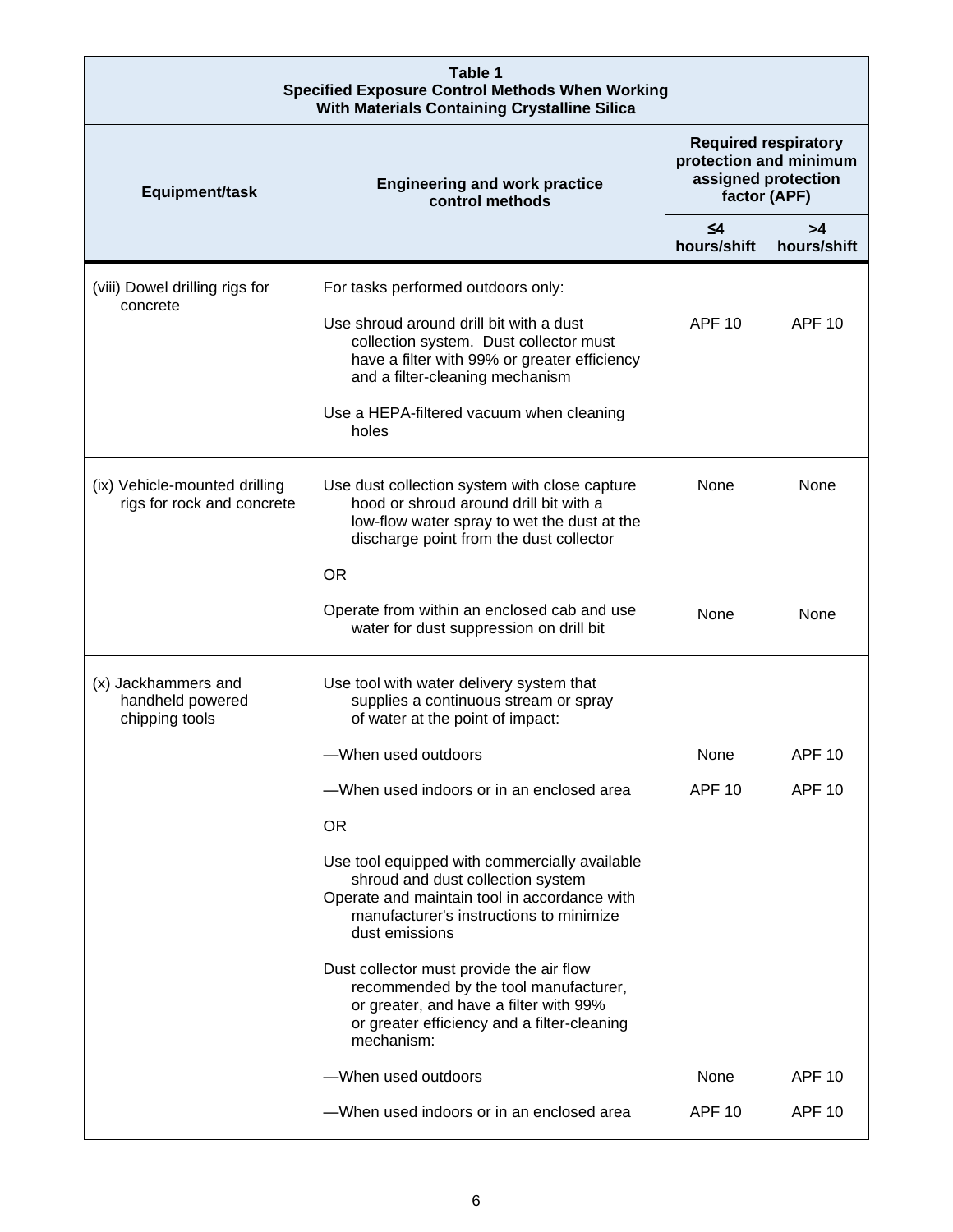| Table 1<br><b>Specified Exposure Control Methods When Working</b><br>With Materials Containing Crystalline Silica |                                                                                                                                                                                                                                                                                                                                                                                                                                                                                                                                                                                                                                                                                                                                     |                                                                                              |                   |  |  |  |  |  |
|-------------------------------------------------------------------------------------------------------------------|-------------------------------------------------------------------------------------------------------------------------------------------------------------------------------------------------------------------------------------------------------------------------------------------------------------------------------------------------------------------------------------------------------------------------------------------------------------------------------------------------------------------------------------------------------------------------------------------------------------------------------------------------------------------------------------------------------------------------------------|----------------------------------------------------------------------------------------------|-------------------|--|--|--|--|--|
| Equipment/task                                                                                                    | <b>Engineering and work practice</b><br>control methods                                                                                                                                                                                                                                                                                                                                                                                                                                                                                                                                                                                                                                                                             | <b>Required respiratory</b><br>protection and minimum<br>assigned protection<br>factor (APF) |                   |  |  |  |  |  |
|                                                                                                                   |                                                                                                                                                                                                                                                                                                                                                                                                                                                                                                                                                                                                                                                                                                                                     | $\leq 4$<br>hours/shift                                                                      | >4<br>hours/shift |  |  |  |  |  |
| (xi) Handheld grinders for<br>mortar removal (i.e.,<br>tuck-pointing)                                             | Use grinder equipped with commercially<br>available shroud and dust collection system<br>Operate and maintain tool in accordance with<br>manufacturer's instructions to minimize                                                                                                                                                                                                                                                                                                                                                                                                                                                                                                                                                    | <b>APF 10</b>                                                                                | <b>APF 25</b>     |  |  |  |  |  |
|                                                                                                                   | dust emissions<br>Dust collector must provide 25 cubic feet per<br>minute (cfm) or greater of airflow per inch<br>of wheel diameter and have a filter with<br>99% or greater efficiency and a cyclonic<br>pre-separator or filter-cleaning mechanism                                                                                                                                                                                                                                                                                                                                                                                                                                                                                |                                                                                              |                   |  |  |  |  |  |
| (xii) Handheld grinders for<br>uses other than mortar<br>removal                                                  | For tasks performed outdoors only:<br>Use grinder equipped with integrated water<br>delivery system that continuously feeds<br>water to the grinding surface<br>Operate and maintain tool in accordance with<br>manufacturer's instructions to minimize<br>dust emissions<br><b>OR</b><br>Use grinder equipped with commercially<br>available shroud and dust collection system<br>Operate and maintain tool in accordance with<br>manufacturer's instructions to minimize<br>dust emissions<br>Dust collector must provide 25 cubic feet per<br>minute (cfm) or greater of airflow per inch<br>of wheel diameter and have a filter with<br>99% or greater efficiency and a cyclonic<br>pre-separator or filter-cleaning mechanism: | None                                                                                         | None              |  |  |  |  |  |
|                                                                                                                   | -When used outdoors                                                                                                                                                                                                                                                                                                                                                                                                                                                                                                                                                                                                                                                                                                                 | None                                                                                         | None              |  |  |  |  |  |
|                                                                                                                   | -When used indoors or in an enclosed area                                                                                                                                                                                                                                                                                                                                                                                                                                                                                                                                                                                                                                                                                           | None                                                                                         | <b>APF 10</b>     |  |  |  |  |  |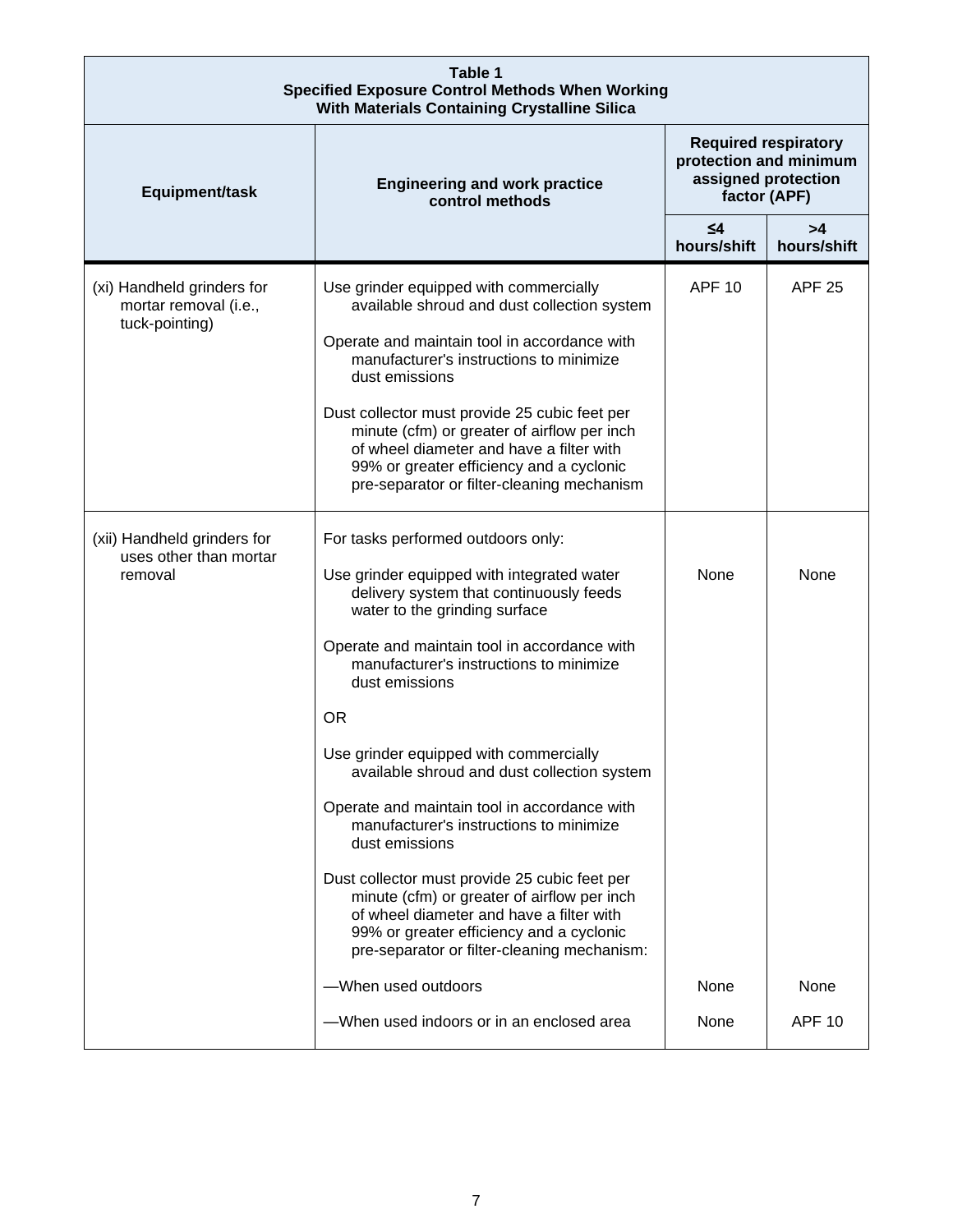| Table 1<br><b>Specified Exposure Control Methods When Working</b><br><b>With Materials Containing Crystalline Silica</b> |                                                                                                                                                                                    |                         |                                                                              |  |  |  |  |
|--------------------------------------------------------------------------------------------------------------------------|------------------------------------------------------------------------------------------------------------------------------------------------------------------------------------|-------------------------|------------------------------------------------------------------------------|--|--|--|--|
| Equipment/task                                                                                                           | <b>Engineering and work practice</b><br>control methods                                                                                                                            | factor (APF)            | <b>Required respiratory</b><br>protection and minimum<br>assigned protection |  |  |  |  |
|                                                                                                                          |                                                                                                                                                                                    | $\leq 4$<br>hours/shift | >4<br>hours/shift                                                            |  |  |  |  |
| (xiii) Walk-behind milling<br>machines and floor<br>grinders                                                             | Use machine equipped with integrated water<br>delivery system that continuously feeds<br>water to the cutting surface                                                              | None                    | None                                                                         |  |  |  |  |
|                                                                                                                          | Operate and maintain tool in accordance with<br>manufacturer's instructions to minimize<br>dust emissions                                                                          |                         |                                                                              |  |  |  |  |
|                                                                                                                          |                                                                                                                                                                                    |                         |                                                                              |  |  |  |  |
|                                                                                                                          | Use machine equipped with dust collection<br>system recommended by the manufacturer                                                                                                | None                    | None                                                                         |  |  |  |  |
|                                                                                                                          | Operate and maintain tool in accordance with<br>manufacturer's instructions to minimize<br>dust emissions                                                                          |                         |                                                                              |  |  |  |  |
|                                                                                                                          | Dust collector must provide the air flow<br>recommended by the manufacturer, or<br>greater, and have a filter with 99% or<br>greater efficiency and a filter-cleaning<br>mechanism |                         |                                                                              |  |  |  |  |
|                                                                                                                          | When used indoors or in an enclosed area, use<br>a HEPA-filtered vacuum to remove loose<br>dust in between passes                                                                  |                         |                                                                              |  |  |  |  |
| (xiv) Small drivable milling<br>machines (less than<br>half-lane)                                                        | Use a machine equipped with supplemental<br>water sprays designed to suppress dust.<br>Water must be combined with a surfactant                                                    | None                    | None                                                                         |  |  |  |  |
|                                                                                                                          | Operate and maintain machine to minimize<br>dust emissions                                                                                                                         |                         |                                                                              |  |  |  |  |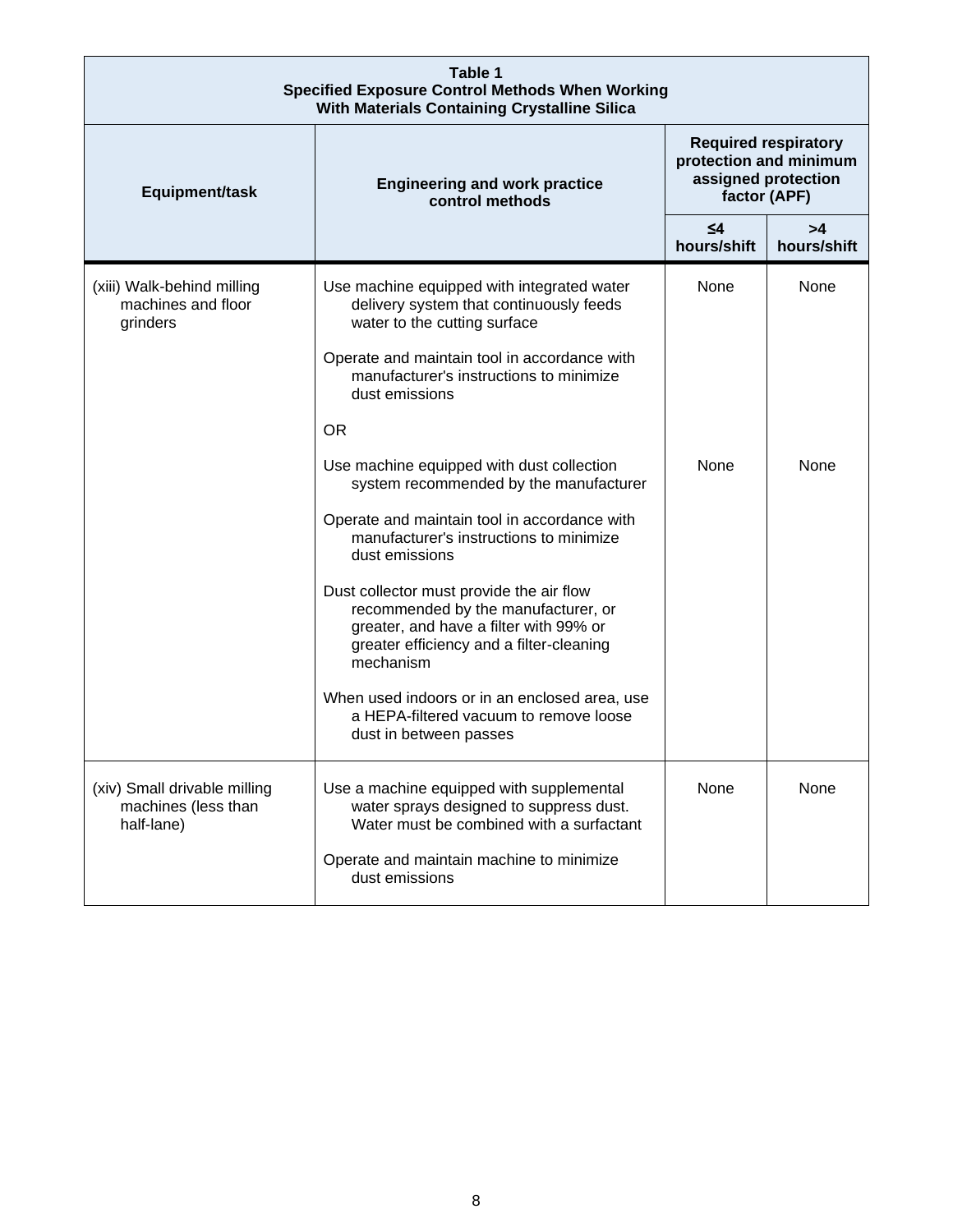| Table 1<br><b>Specified Exposure Control Methods When Working</b><br><b>With Materials Containing Crystalline Silica</b> |                                                                                                                                                                                                                                                                                                                                                                                                                                                                                |                         |                   |  |  |  |  |  |  |
|--------------------------------------------------------------------------------------------------------------------------|--------------------------------------------------------------------------------------------------------------------------------------------------------------------------------------------------------------------------------------------------------------------------------------------------------------------------------------------------------------------------------------------------------------------------------------------------------------------------------|-------------------------|-------------------|--|--|--|--|--|--|
| Equipment/task                                                                                                           | <b>Engineering and work practice</b><br>control methods                                                                                                                                                                                                                                                                                                                                                                                                                        |                         |                   |  |  |  |  |  |  |
|                                                                                                                          |                                                                                                                                                                                                                                                                                                                                                                                                                                                                                | $\leq 4$<br>hours/shift | >4<br>hours/shift |  |  |  |  |  |  |
| (xv) Large drivable milling<br>machines (half-lane and<br>larger)                                                        | For cuts of any depth on asphalt only:<br>Use machine equipped with exhaust ventilation<br>on drum enclosure and supplemental water<br>sprays designed to suppress dust                                                                                                                                                                                                                                                                                                        | None                    | None              |  |  |  |  |  |  |
|                                                                                                                          | Operate and maintain machine to minimize<br>dust emissions<br>For cuts of four inches in depth or less on any<br>substrate:                                                                                                                                                                                                                                                                                                                                                    |                         |                   |  |  |  |  |  |  |
|                                                                                                                          | Use machine equipped with exhaust ventilation<br>on drum enclosure and supplemental water<br>sprays designed to suppress dust                                                                                                                                                                                                                                                                                                                                                  | None                    | None              |  |  |  |  |  |  |
|                                                                                                                          | Operate and maintain machine to minimize<br>dust emissions                                                                                                                                                                                                                                                                                                                                                                                                                     |                         |                   |  |  |  |  |  |  |
|                                                                                                                          | <b>OR</b><br>Use a machine equipped with supplemental<br>water spray designed to suppress dust.<br>Water must be combined with a surfactant<br>Operate and maintain machine to minimize<br>dust emissions                                                                                                                                                                                                                                                                      | None                    | None              |  |  |  |  |  |  |
| (xvi) Crushing machines                                                                                                  | Use equipment designed to deliver water spray<br>or mist for dust suppression at crusher and<br>other points where dust is generated<br>(e.g., hoppers, conveyers, sieves/sizing<br>or vibrating components, and discharge<br>points)<br>Operate and maintain machine in accordance<br>with manufacturer's instructions to minimize<br>dust emissions<br>Use a ventilated booth that provides fresh,<br>climate-controlled air to the operator,<br>or a remote control station | None                    | None              |  |  |  |  |  |  |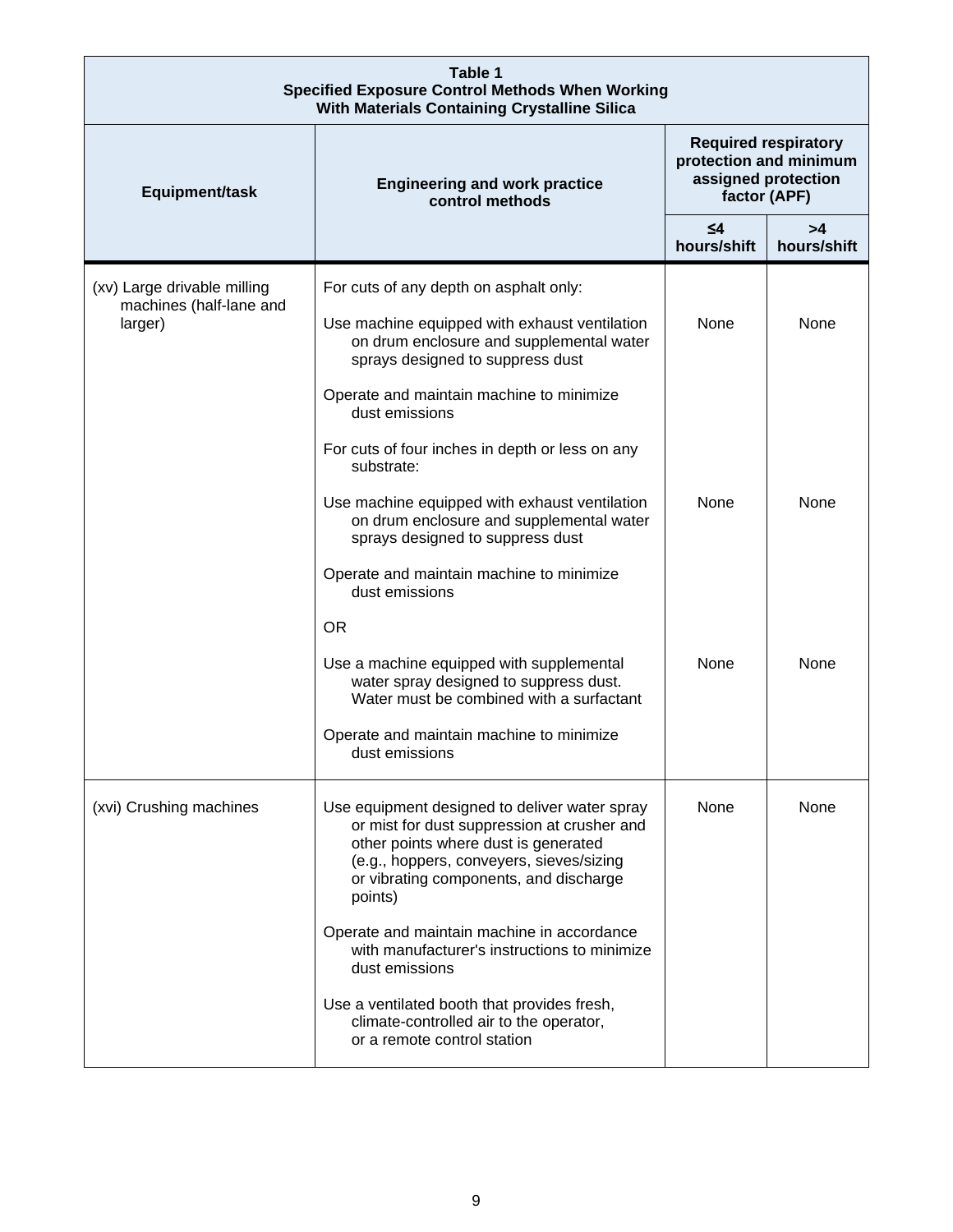| Table 1<br><b>Specified Exposure Control Methods When Working</b><br>With Materials Containing Crystalline Silica                       |                                                                                                                                       |                                                                                              |                   |  |  |  |  |  |
|-----------------------------------------------------------------------------------------------------------------------------------------|---------------------------------------------------------------------------------------------------------------------------------------|----------------------------------------------------------------------------------------------|-------------------|--|--|--|--|--|
| Equipment/task                                                                                                                          | <b>Engineering and work practice</b><br>control methods                                                                               | <b>Required respiratory</b><br>protection and minimum<br>assigned protection<br>factor (APF) |                   |  |  |  |  |  |
|                                                                                                                                         |                                                                                                                                       | $\leq 4$<br>hours/shift                                                                      | >4<br>hours/shift |  |  |  |  |  |
| (xvii) Heavy equipment and<br>utility vehicles used to<br>abrade or fracture<br>silica-containing materials<br>(e.g., hoe-ramming, rock | Operate equipment from within an enclosed<br>cab.<br>When employees outside of the cab are<br>engaged in the task, apply water and/or | <b>None</b><br>None                                                                          | None<br>None      |  |  |  |  |  |
| ripping) or used during<br>demolition activities<br>involving silica-containing<br>materials                                            | dust suppressants as necessary to<br>minimize dust emissions                                                                          |                                                                                              |                   |  |  |  |  |  |
| (xviii) Heavy equipment and<br>utility vehicles for tasks<br>such as grading and<br>excavating but not                                  | Apply water and/or dust suppressants as<br>necessary to minimize dust emissions<br><b>OR</b>                                          | None                                                                                         | None              |  |  |  |  |  |
| including: Demolishing,<br>abrading, or fracturing<br>silica-containing materials                                                       | When the equipment operator is the only<br>employee engaged in the task, operate<br>equipment from within an enclosed cab             | <b>None</b>                                                                                  | None              |  |  |  |  |  |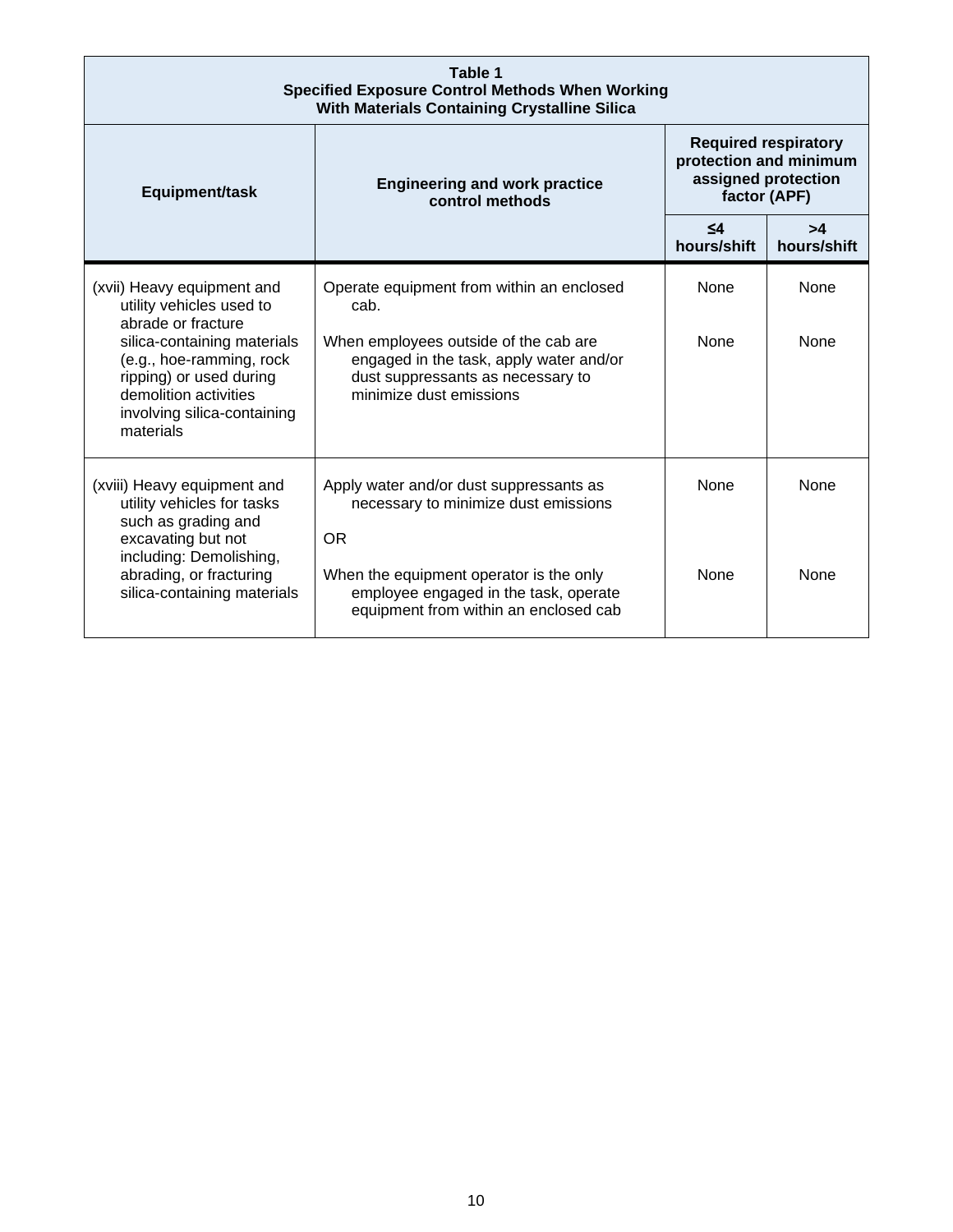#### **1926.1153(c)(2)**

When implementing the control measures specified in Table 1, each employer shall:

- 1926.1153(c)(2)(i) For tasks performed indoors or in enclosed areas, provide a means of exhaust as needed to minimize the accumulation of visible airborne dust;
- 1926.1153(c)(2)(ii) For tasks performed using wet methods, apply water at flow rates sufficient to minimize release of visible dust;
- 1926.1153(c)(2)(iii) For measures implemented that include an enclosed cab or booth, ensure that the enclosed cab or booth:
- 1926.1153(c)(2)(iii)(A) Is maintained as free as practicable from settled dust;
- 1926.1153(c)(2)(iii)(B) Has door seals and closing mechanisms that work properly;
- 1926.1153(c)(2)(iii)(C) Has gaskets and seals that are in good condition and working properly;
- 1926.1153(c)(2)(iii)(D) Is under positive pressure maintained through continuous delivery of fresh air;
- 1926.1153(c)(2)(iii)(E) Has intake air that is filtered through a filter that is 95% efficient in the 0.3-10.0 μm range (e.g., MERV-16 or better); and
- 1926.1153(c)(2)(iii)(F) Has heating and cooling capabilities.

#### **1926.1153(c)(3)**

Where an employee performs more than one task on Table 1 during the course of a shift, and the total duration of all tasks combined is more than four hours, the required respiratory protection for each task is the respiratory protection specified for more than four hours per shift. If the total duration of all tasks on Table 1 combined is less than four hours, the required respiratory protection for each task is the respiratory protection specified for less than four hours per shift.

#### <span id="page-10-0"></span>**1926.1153(d) ALTERNATIVE EXPOSURE CONTROL METHODS**

For tasks not listed in Table 1, or where the employer does not fully and properly implement the engineering controls, work practices, and respiratory protection described in Table 1:

#### **1926.1153(d)(1) Permissible exposure limit (PEL)**

The employer shall ensure that no employee is exposed to an airborne concentration of respirable crystalline silica in excess of 50 μg/m3, calculated as an 8-hour TWA.

#### **1926.1153(d)(2) Exposure assessment**

- 1926.1153(d)(2)(i) General. The employer shall assess the exposure of each employee who is or may reasonably be expected to be exposed to respirable crystalline silica at or above the action level in accordance with either the performance option in paragraph (d)(2)(ii) or the scheduled monitoring option in paragraph (d)(2)(iii) of this section.
- 1926.1153(d)(2)(ii) Performance option. The employer shall assess the 8-hour TWA exposure for each employee on the basis of any combination of air monitoring data or objective data sufficient to accurately characterize employee exposures to respirable crystalline silica.
- 1926.1153(d)(2)(iii) Scheduled monitoring option.
- 1926.1153(d)(2)(iii)(A) The employer shall perform initial monitoring to assess the 8-hour TWA exposure for each employee on the basis of one or more personal breathing zone air samples that reflect the exposures of employees on each shift, for each job classification, in each work area. Where several employees perform the same tasks on the same shift and in the same work area, the employer may sample a representative fraction of these employees in order to meet this requirement. In representative sampling, the employer shall sample the employee(s) who are expected to have the highest exposure to respirable crystalline silica.
- 1926.1153(d)(2)(iii)(B) If initial monitoring indicates that employee exposures are below the action level, the employer may discontinue monitoring for those employees whose exposures are represented by such monitoring.
- 1926.1153(d)(2)(iii)(C) Where the most recent exposure monitoring indicates that employee exposures are at or above the action level but at or below the PEL, the employer shall repeat such monitoring within six months of the most recent monitoring.
- 1926.1153(d)(2)(iii)(D) Where the most recent exposure monitoring indicates that employee exposures are above the PEL, the employer shall repeat such monitoring within three months of the most recent monitoring.
- 1926.1153(d)(2)(iii)(E) Where the most recent (noninitial) exposure monitoring indicates that employee exposures are below the action level, the employer shall repeat such monitoring within six months of the most recent monitoring until two consecutive measurements, taken seven or more days apart, are below the action level, at which time the employer may discontinue monitoring for those employees whose exposures are represented by such monitoring, except as otherwise provided in paragraph (d)(2)(iv) of this section.
- 1926.1153(d)(2)(iv) Reassessment of exposures. The employer shall reassess exposures whenever a change in the production, process, control equipment, personnel, or work practices may reasonably be expected to result in new or additional exposures at or above the action level, or when the employer has any reason to believe that new or additional exposures at or above the action level have occurred.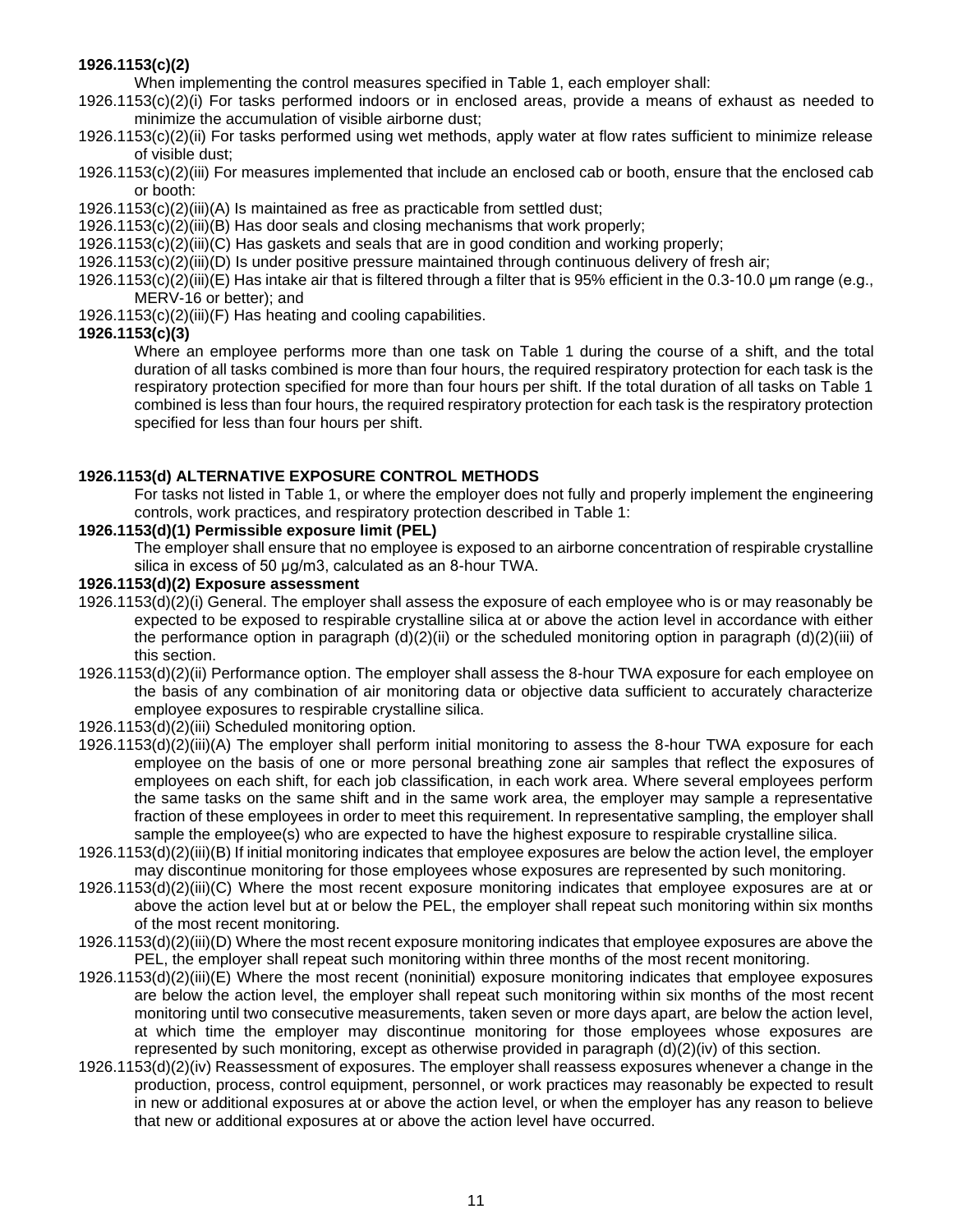- 1926.1153(d)(2)(v) Methods of sample analysis. The employer shall ensure that all samples taken to satisfy the monitoring requirements of paragraph (d)(2) of this section are evaluated by a laboratory that analyzes air samples for respirable crystalline silica in accordance with the procedures in Appendix A to this section.
- 1926.1153(d)(2)(vi) Employee notification of assessment results.
- 1926.1153(d)(2)(vi)(A) Within five working days after completing an exposure assessment in accordance with paragraph (d)(2) of this section, the employer shall individually notify each affected employee in writing of the results of that assessment or post the results in an appropriate location accessible to all affected employees.
- 1926.1153(d)(2)(vi)(B) Whenever an exposure assessment indicates that employee exposure is above the PEL, the employer shall describe in the written notification the corrective action being taken to reduce employee exposure to or below the PEL.
- 1926.1153(d)(2)(vii) Observation of monitoring.
- 1926.1153(d)(2)(vii)(A) Where air monitoring is performed to comply with the requirements of this section, the employer shall provide affected employees or their designated representatives an opportunity to bserve any monitoring of employee exposure to respirable crystalline silica.
- 1926.1153(d)(2)(vii)(B) When observation of monitoring requires entry into an area where the use of protective clothing or equipment is required for any workplace hazard, the employer shall provide the observer with protective clothing and equipment at no cost and shall ensure that the observer uses such clothing and equipment.

#### **1926.1153(d)(3) Methods of compliance**

- 1926.1153(d)(3)(i) Engineering and work practice controls. The employer shall use engineering and work practice controls to reduce and maintain employee exposure to respirable crystalline silica to or below the PEL, unless the employer can demonstrate that such controls are not feasible. Wherever such feasible engineering and work practice controls are not sufficient to reduce employee exposure to or below the PEL, the employer shall nonetheless use them to reduce employee exposure to the lowest feasible level and shall supplement them with the use of respiratory protection that complies with the requirements of paragraph (e) of this section.
- 1926.1153(d)(3)(ii) Abrasive blasting. In addition to the requirements of paragraph (d)(3)(i) of this section, the employer shall comply with other OSHA standards, when applicable, such as 29 CFR 1926.57 (Ventilation), where abrasive blasting is conducted using crystalline silica-containing blasting agents, or where abrasive blasting is conducted on substrates that contain crystalline silica.

#### <span id="page-11-0"></span>**1926.1153(e) RESPIRATORY PROTECTION**

#### **1926.1153(e)(1) General.**

Where respiratory protection is required by this section, the employer must provide each employee an appropriate respirator that complies with the requirements of this paragraph and 29 CFR 1910.134. Respiratory protection is required:

1926.1153(e)(1)(i) Where specified by Table 1 of paragraph (c) of this section; or

- 1926.1153(e)(1)(ii) For tasks not listed in Table 1, or where the employer does not fully and properly implement the engineering controls, work practices, and respiratory protection described in Table 1:
- 1926.1153(e)(1)(ii)(A) Where exposures exceed the PEL during periods necessary to install or implement feasible engineering and work practice controls;
- 1926.1153(e)(1)(ii)(B) Where exposures exceed the PEL during tasks, such as certain maintenance and repair tasks, for which engineering and work practice controls are not feasible; and
- 1926.1153(e)(1)(ii)(C) During tasks for which an employer has implemented all feasible engineering and work practice controls and such controls are not sufficient to reduce exposures to or below the PEL.

#### **1926.1153(e)(2) Respiratory protection program.**

Where respirator use is required by this section, the employer shall institute a respiratory protection program in accordance with 29 CFR 1910.134.

#### **1926.1153(e)(3) Specified exposure control methods.**

<span id="page-11-1"></span>For the tasks listed in Table 1 in paragraph (c) of this section, if the employer fully and properly implements the engineering controls, work practices, and respiratory protection described in Table 1, the employer shall be considered to be in compliance with paragraph (e)(1) of this section and the requirements for selection of respirators in 29 CFR 1910.134(d)(1)(iii) and (d)(3) with regard to exposure to respirable crystalline silica.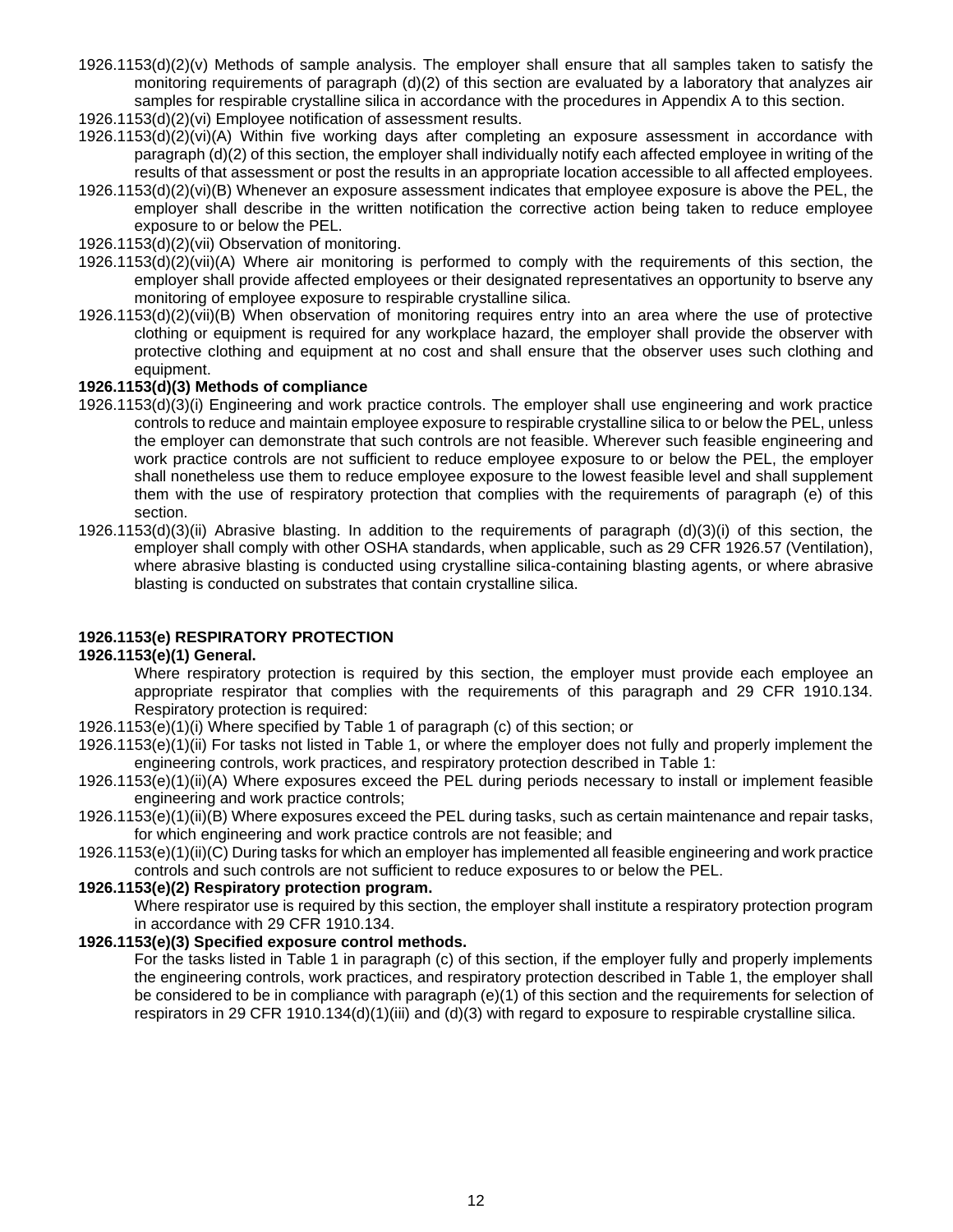#### **1926.1153(f) HOUSEKEEPING**

#### **1926.1153(f)(1)**

The employer shall not allow dry sweeping or dry brushing where such activity could contribute to employee exposure to respirable crystalline silica unless wet sweeping, HEPA-filtered vacuuming or other methods that minimize the likelihood of exposure are not feasible.

#### **1926.1153(f)(2)**

The employer shall not allow compressed air to be used to clean clothing or surfaces where such activity could contribute to employee exposure to respirable crystalline silica unless:

1926.1153(f)(2)(i) The compressed air is used in conjunction with a ventilation system that effectively captures the dust cloud created by the compressed air; or

1926.1153(f)(2)(ii) No alternative method is feasible.

#### <span id="page-12-0"></span>**1926.1153(g) WRITTEN EXPOSURE CONTROL PLAN**

#### **1926.1153(g)(1)**

`The employer shall establish and implement a written exposure control plan that contains at least the following elements:

1926.1153(g)(1)(i) A description of the tasks in the workplace that involve exposure to respirable crystalline silica;

1926.1153(g)(1)(ii) A description of the engineering controls, work practices, and respiratory protection used to limit employee exposure to respirable crystalline silica for each task;

- 1926.1153(g)(1)(iii) A description of the housekeeping measures used to limit employee exposure to respirable crystalline silica; and
- 1926.1153(g)(1)(iv) A description of the procedures used to restrict access to work areas, when necessary, to minimize the number of employees exposed to respirable crystalline silica and their level of exposure, including exposures generated by other employers or sole proprietors.

#### **1926.1153(g)(2)**

The employer shall review and evaluate the effectiveness of the written exposure control plan at least annually and update it as necessary.

#### **1926.1153(g)(3)**

The employer shall make the written exposure control plan readily available for examination and copying, upon request, to each employee covered by this section, their designated representatives, the Assistant Secretary and the Director.

#### **1926.1153(g)(4)**

The employer shall designate a competent person to make frequent and regular inspections of job sites, materials, and equipment to implement the written exposure control plan.

#### <span id="page-12-1"></span>**1926.1153(h) MEDICAL SURVEILLANCE**

#### **1926.1153(h)(1) General.**

- 1926.1153(h)(1)(i) The employer shall make medical surveillance available at no cost to the employee, and at a reasonable time and place, for each employee who will be required under this section to use a respirator for 30 or more days per year.
- 1926.1153(h)(1)(ii) The employer shall ensure that all medical examinations and procedures required by this section are performed by a PLHCP as defined in paragraph (b) of this section.

#### **1926.1153(h)(2) Initial examination.**

The employer shall make available an initial (baseline) medical examination within 30 days after initial assignment, unless the employee has received a medical examination that meets the requirements of this section within the last three years. The examination shall consist of:

- 1926.1153(h)(2)(i) A medical and work history, with emphasis on: Past, present, and anticipated exposure to respirable crystalline silica, dust, and other agents affecting the respiratory system; any history of respiratory system dysfunction, including signs and symptoms of respiratory disease (e.g., shortness of breath, cough, wheezing); history of tuberculosis; and smoking status and history;
- 1926.1153(h)(2)(ii) A physical examination with special emphasis on the respiratory system;
- 1926.1153(h)(2)(iii) A chest X-ray (a single posteroanterior radiographic projection or radiograph of the chest at full inspiration recorded on either film (no less than 14 x 17 inches and no more than 16 x 17 inches) or digital radiography systems), interpreted and classified according to the International Labour Office (ILO) International Classification of Radiographs of Pneumoconioses by a NIOSH-certified B Reader;
- 1926.1153(h)(2)(iv) A pulmonary function test to include forced vital capacity (FVC) and forced expiratory volume in one second (FEV1) and FEV1/FVC ratio, administered by a spirometry technician with a current certificate from a NIOSH-approved spirometry course;

1926.1153(h)(2)(v) Testing for latent tuberculosis infection; and

1926.1153(h)(2)(vi) Any other tests deemed appropriate by the PLHCP.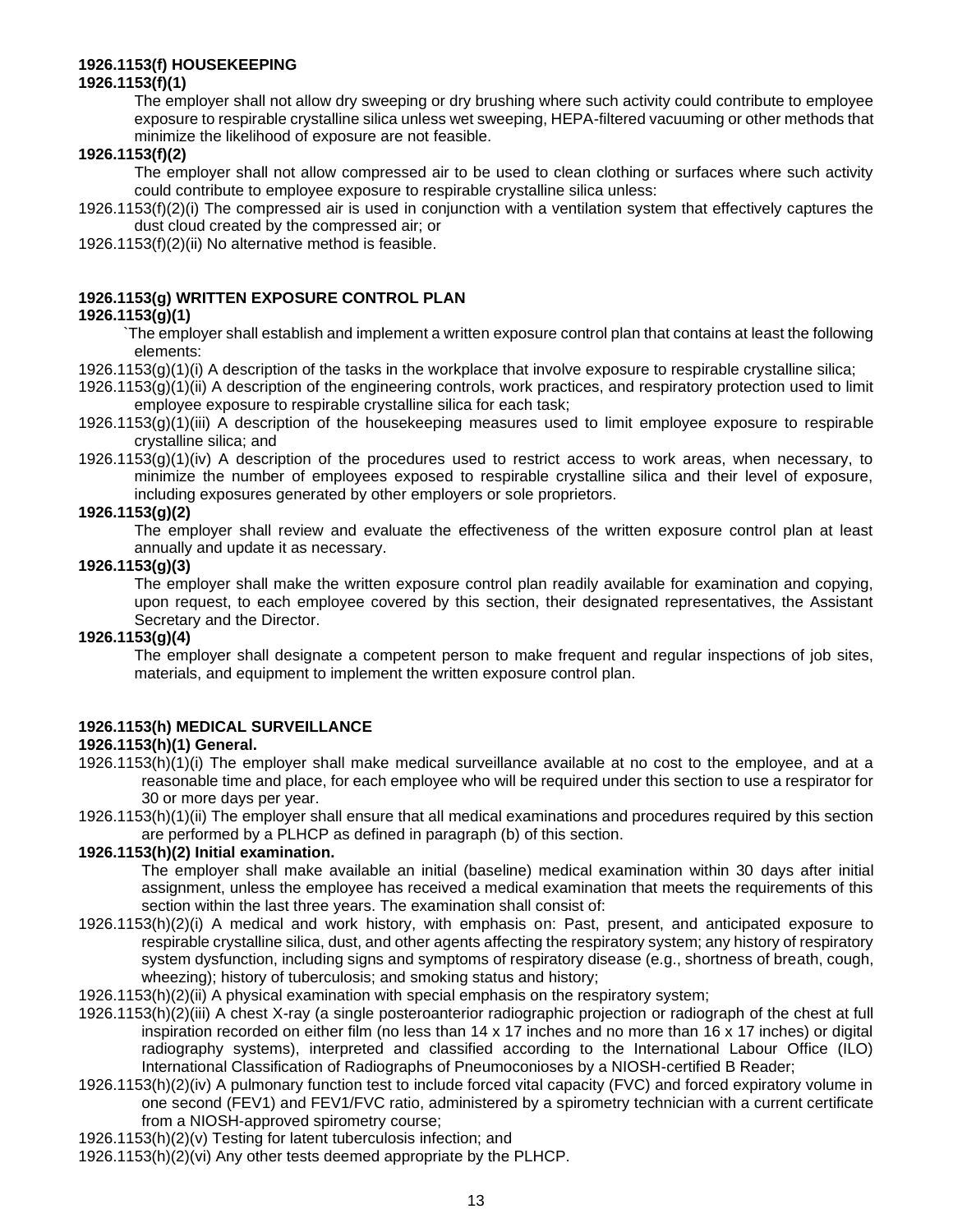#### **1926.1153(h)(3) Periodic examinations**.

The employer shall make available medical examinations that include the procedures described in paragraph (h)(2) of this section (except paragraph  $(h)(2)(v)$ ) at least every three years, or more frequently if recommended by the PLHCP.

#### **1926.1153(h)(4) Information provided to the PLHCP.**

- The employer shall ensure that the examining PLHCP has a copy of this standard, and shall provide the PLHCP with the following information:
- 1926.1153(h)(4)(i) A description of the employee's former, current, and anticipated duties as they relate to the employee's occupational exposure to respirable crystalline silica;
- 1926.1153(h)(4)(ii) The employee's former, current, and anticipated levels of occupational exposure to respirable crystalline silica;
- 1926.1153(h)(4)(iii) A description of any personal protective equipment used or to be used by the employee, including when and for how long the employee has used or will use that equipment; and
- 1926.1153(h)(4)(iv) Information from records of employment-related medical examinations previously provided to the employee and currently within the control of the employer.

#### **1926.1153(h)(5) PLHCP's written medical report for the employee.**

- The employer shall ensure that the PLHCP explains to the employee the results of the medical examination and provides each employee with a written medical report within 30 days of each medical examination performed. The written report shall contain:
- 1926.1153(h)(5)(i) A statement indicating the results of the medical examination, including any medical condition(s) that would place the employee at increased risk of material impairment to health from exposure to respirable crystalline silica and any medical conditions that require further evaluation or treatment;
- 1926.1153(h)(5)(ii) Any recommended limitations on the employee's use of respirators;
- 1926.1153(h)(5)(iii) Any recommended limitations on the employee's exposure to respirable crystalline silica; and;
- 1926.1153(h)(5)(iv) A statement that the employee should be examined by a specialist (pursuant to paragraph (h)(7) of this section) if the chest X-ray provided in accordance with this section is classified as 1/0 or higher by
	- the B Reader, or if referral to a specialist is otherwise deemed appropriate by the PLHCP.

#### **1926.1153(h)(6) PLHCP's written medical opinion for the employer.**

- 1926.1153(h)(6)(i) The employer shall obtain a written medical opinion from the PLHCP within 30 days of the medical examination. The written opinion shall contain only the following:
- 1926.1153(h)(6)(i)(A) The date of the examination;
- 1926.1153(h)(6)(i)(B) A statement that the examination has met the requirements of this section; and
- 1926.1153(h)(6)(i)(C) Any recommended limitations on the employee's use of respirators.
- 1926.1153(h)(6)(ii) If the employee provides written authorization, the written opinion shall also contain either or both of the following:
- 1926.1153(h)(6)(ii)(A) Any recommended limitations on the employee's exposure to respirable crystalline silica;
- 1926.1153(h)(6)(ii)(B) A statement that the employee should be examined by a specialist (pursuant to paragraph (h)(7) of this section) if the chest X-ray provided in accordance with this section is classified as 1/0 or higher by the B Reader, or if referral to a specialist is otherwise deemed appropriate by the PLHCP.
- 1926.1153(h)(6)(iii) The employer shall ensure that each employee receives a copy of the written medical opinion described in paragraph (h)(6)(i) and (ii) of this section within 30 days of each medical examination performed.

#### **1926.1153(h)(7) Additional examinations.**

- 1926.1153(h)(7)(i) If the PLHCP's written medical opinion indicates that an employee should be examined by a specialist, the employer shall make available a medical examination by a specialist within 30 days after receiving the PLHCP's written opinion.
- 1926.1153(h)(7)(ii) The employer shall ensure that the examining specialist is provided with all of the information that the employer is obligated to provide to the PLHCP in accordance with paragraph (h)(4) of this section.
- 1926.1153(h)(7)(iii) The employer shall ensure that the specialist explains to the employee the results of the medical examination and provides each employee with a written medical report within 30 days of the examination. The written report shall meet the requirements of paragraph  $(h)(5)$  (except paragraph  $(h)(5)(iv)$ ) of this section.
- <span id="page-13-0"></span>1926.1153(h)(7)(iv) The employer shall obtain a written opinion from the specialist within 30 days of the medical examination. The written opinion shall meet the requirements of paragraph (h)(6) (except paragraph  $(h)(6)(i)(B)$  and  $(ii)(B)$ ) of this section.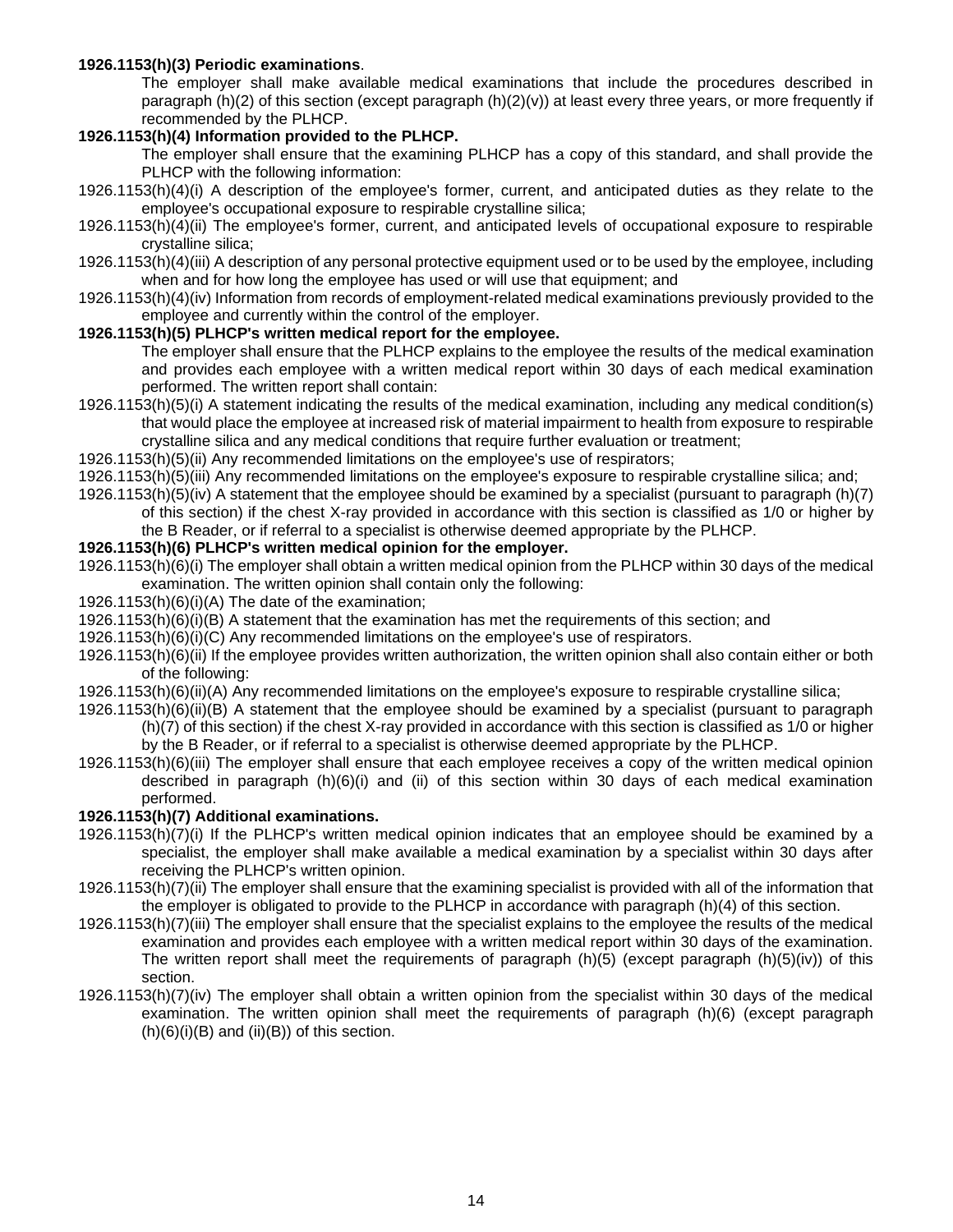#### **1926.1153(i) COMMUNICATION OF RESPIRABLE CRYSTALLINE SILICA HAZARDS TO EMPLOYEES 1926.1153(i)(1) Hazard communication.**

The employer shall include respirable crystalline silica in the program established to comply with the hazard communication standard (HCS) (29 CFR 1910.1200). The employer shall ensure that each employee has access to labels on containers of crystalline silica and safety data sheets, and is trained in accordance with the provisions of HCS and paragraph (i)(2) of this section. The employer shall ensure that at least the following hazards are addressed: Cancer, lung effects, immune system effects, and kidney effects.

#### **1926.1153(i)(2) Employee information and training.**

- 1926.1153(i)(2)(i) The employer shall ensure that each employee covered by this section can demonstrate knowledge and understanding of at least the following:
- 1926.1153(i)(2)(i)(A) The health hazards associated with exposure to respirable crystalline silica;
- 1926.1153(i)(2)(i)(B) Specific tasks in the workplace that could result in exposure to respirable crystalline silica;
- 1926.1153(i)(2)(i)(C) Specific measures the employer has implemented to protect employees from exposure to respirable crystalline silica, including engineering controls, work practices, and respirators to be used;
- 1926.1153(i)(2)(i)(D) The contents of this section;
- 1926.1153(i)(2)(i)(E) The identity of the competent person designated by the employer in accordance with paragraph (g)(4) of this section; and
- 1926.1153(i)(2)(i)(F) The purpose and a description of the medical surveillance program required by paragraph (h) of this section.
- 1926.1153(i)(2)(ii) The employer shall make a copy of this section readily available without cost to each employee covered by this section.

#### <span id="page-14-0"></span>**1926.1153(j) RECORDKEEPING**

#### **1926.1153(j)(1) Air monitoring data.**

- 1926.1153(j)(1)(i) The employer shall make and maintain an accurate record of all exposure measurements taken to assess employee exposure to respirable crystalline silica, as prescribed in paragraph (d)(2) of this section.
- 1926.1153(j)(1)(ii) This record shall include at least the following information:
- 1926.1153(j)(1)(ii)(A) The date of measurement for each sample taken;
- 1926.1153(j)(1)(ii)(B) The task monitored;
- 1926.1153(j)(1)(ii)(C) Sampling and analytical methods used;
- 1926.1153(j)(1)(ii)(D) Number, duration, and results of samples taken;
- 1926.1153(j)(1)(ii)(E) Identity of the laboratory that performed the analysis;
- 1926.1153(j)(1)(ii)(F) Type of personal protective equipment, such as respirators, worn by the employees monitored; and
- 1926.1153(j)(1)(ii)(G) Name, social security number, and job classification of all employees represented by the monitoring, indicating which employees were actually monitored.
- 1926.1153(j)(1)(iii) The employer shall ensure that exposure records are maintained and made available in accordance with 29 CFR 1910.1020.

#### **1926.1153(j)(2) Objective data.**

- 1926.1153(j)(2)(i) The employer shall make and maintain an accurate record of all objective data relied upon to comply with the requirements of this section.
- 1926.1153(j)(2)(ii) This record shall include at least the following information:
- 1926.1153(j)(2)(ii)(A) The crystalline silica-containing material in question;
- 1926.1153(j)(2)(ii)(B) The source of the objective data;
- 1926.1153(j)(2)(ii)(C) The testing protocol and results of testing;
- 1926.1153(j)(2)(ii)(D) A description of the process, task, or activity on which the objective data were based; and
- 1926.1153(j)(2)(ii)(E) Other data relevant to the process, task, activity, material, or exposures on which the objective data were based.
- 1926.1153(j)(2)(iii) The employer shall ensure that objective data are maintained and made available in accordance with 29 CFR 1910.1020.

#### **1926.1153(j)(3) Medical surveillance.**

- 1926.1153(j)(3)(i) The employer shall make and maintain an accurate record for each employee covered by medical surveillance under paragraph (h) of this section.
- 1926.1153(j)(3)(ii) The record shall include the following information about the employee:
- 1926.1153(j)(3)(ii)(A) Name and social security number;
- 1926.1153(j)(3)(ii)(B) A copy of the PLHCPs' and specialists' written medical opinions; and
- 1926.1153(j)(3)(ii)(C) A copy of the information provided to the PLHCPs and specialists.
- <span id="page-14-1"></span>1926.1153(j)(3)(iii) The employer shall ensure that medical records are maintained and made available in accordance with 29 CFR 1910.1020.

[81 FR 16875-16882, March 25, 2016]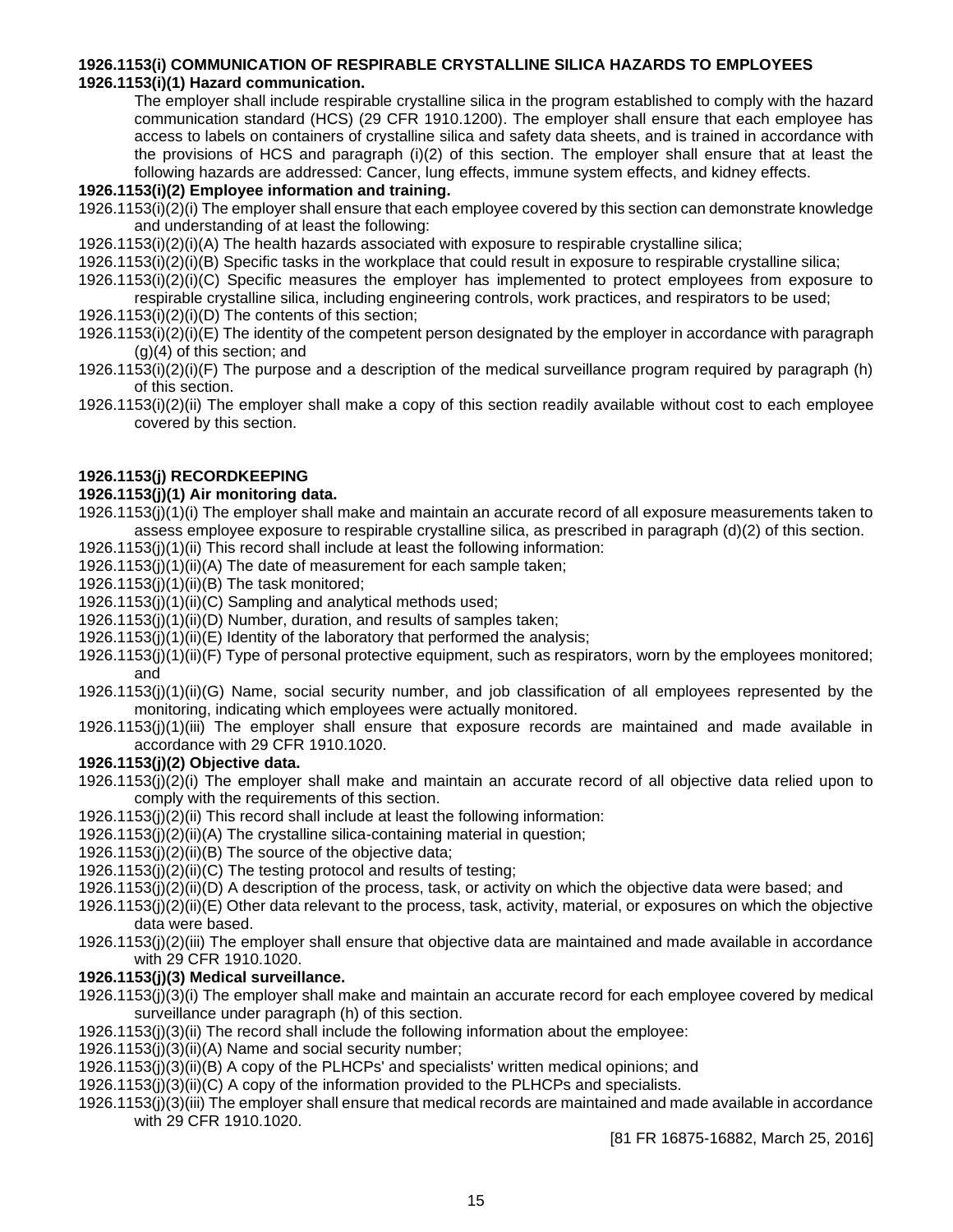## **APPENDIX A METHODS OF SAMPLE ANALYSIS**

<span id="page-15-0"></span>This appendix specifies the procedures for analyzing air samples for respirable crystalline silica, as well as the quality control procedures that employers must ensure that laboratories use when performing an analysis required under [29 CFR 1926.1153](https://www.federalregister.gov/select-citation/2016/03/25/29-CFR-1926.1153) (d)(2)(v). Employers must ensure that such a laboratory:

- 1. Evaluates all samples using the procedures specified in one of the following analytical methods: OSHA ID-142; NMAM 7500; NMAM 7602; NMAM 7603; MSHA P-2; or MSHA P-7;
- 2. Is accredited to ANS/ISO/IEC Standard 17025:2005 with respect to crystalline silica analyses by a body that is compliant with ISO/IEC Standard 17011:2004 for implementation of quality assessment programs;
- 3. Uses the most current National Institute of Standards and Technology (NIST) or NIST traceable standards for instrument calibration or instrument calibration verification;
- 4. Implements an internal quality control (QC) program that evaluates analytical uncertainty and provides employers with estimates of sampling and analytical error;
- 5. Characterizes the sample material by identifying polymorphs of respirable crystalline silica present, identifies the presence of any interfering compounds that might affect the analysis, and makes any corrections necessary in order to obtain accurate sample analysis; and
- 6. Analyzes quantitatively for crystalline silica only after confirming that the sample matrix is free of uncorrectable analytical interferences, corrects for analytical interferences, and uses a method that meets the following performance specifications:
	- 6.1 Each day that samples are analyzed, performs instrument calibration checks with standards that bracket the sample concentrations;
	- 6.2 Uses five or more calibration standard levels to prepare calibration curves and ensures that standards are distributed through the calibration range in a manner that accurately reflects the underlying calibration curve; and
	- 6.3 Optimizes methods and instruments to obtain a quantitative limit of detection that represents a value no higher than 25 percent of the PEL based on sample air volume.

[81 FR 16882, March 25, 2016]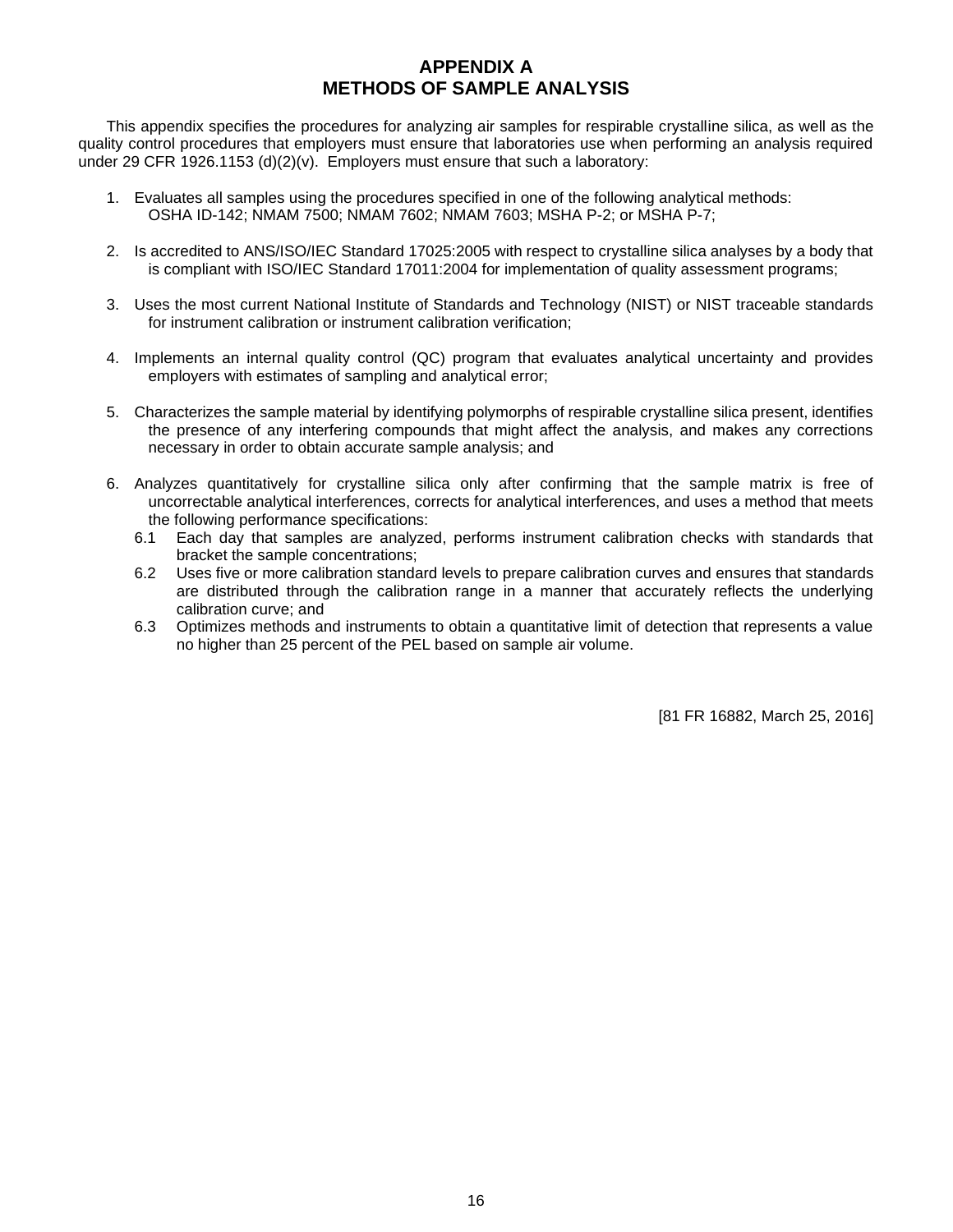## **APPENDIX B MEDICAL SURVEILLANCE GUIDELINES**

#### <span id="page-16-1"></span><span id="page-16-0"></span>**Introduction**

The purpose of this Appendix is to provide medical information and recommendations to aid physicians and other licensed health care professionals (PLHCPs) regarding compliance with the medical surveillance provisions of the respirable crystalline silica standard [\(29 CFR 1926.1153\)](https://www.federalregister.gov/select-citation/2016/03/25/29-CFR-1926.1153). Appendix B is for informational and guidance purposes only and none of the statements in Appendix B should be construed as imposing a mandatory requirement on employers that is not otherwise imposed by the standard.

Medical screening and surveillance allow for early identification of exposure-related health effects in individual employee and groups of employees, so that actions can be taken to both avoid further exposure and prevent or address adverse health outcomes. Silica-related diseases can be fatal, encompass a variety of target organs, and may have public health consequences when considering the increased risk of a latent tuberculosis (TB) infection becoming active. Thus, medical surveillance of silica-exposed employees requires that PLHCPs have a thorough knowledge of silica-related health effects.

This Appendix is divided into seven sections.

- Section 1 reviews silica-related diseases, medical responses, and public health responses.
- Section 2 outlines the components of the medical surveillance program for employees exposed to silica. • Section 3 describes the roles and responsibilities of the PLHCP implementing the program and of other medical specialists and public health professionals.
- Section 4 provides a discussion of considerations, including confidentiality.
- Section 5 provides a list of additional resources and
- Section 6 lists references.
- Section 7 provides sample forms for the written medical report for the employee, the written medical opinion for the employer and the written authorization.

#### **1. RECOGNITION OF SILICA-RELATED DISEASES**

#### **1.1. Overview.**

The term "silica" refers specifically to the compound silicon dioxide (SiO 2). Silica is a major component of sand, rock, and mineral ores. Exposure to fine (respirable size) particles of crystalline forms of silica is associated with adverse health effects, such as silicosis, lung cancer, chronic obstructive pulmonary disease (COPD), and activation of latent TB infections. Exposure to respirable crystalline silica can occur in industry settings such as foundries, abrasive blasting operations, paint manufacturing, glass, and concrete product manufacturing, brick making, china and pottery manufacturing, manufacturing of plumbing fixtures, and many construction activities including highway repair, masonry, concrete work, rock drilling, and tuck-pointing. New uses of silica continue to emerge. These include countertop manufacturing, finishing, and installation (Kramer et al. 2012; OSHA 2015) and hydraulic fracturing in the oil and gas industry (OSHA 2012).

Silicosis is an irreversible, often disabling, and sometimes fatal fibrotic lung disease. Progression of silicosis can occur despite removal from further exposure. Diagnosis of silicosis requires a history of exposure to silica and radiologic findings characteristic of silica exposure. Three different presentations of silicosis (chronic, accelerated, and acute) have been defined. Accelerated and acute silicosis are much less common than chronic silicosis. However, it is critical to recognize all cases of accelerated and acute silicosis because these are life-threatening illnesses and because they are caused by substantial overexposures to respirable crystalline silica. Although any case of silicosis indicates a breakdown in prevention, a case of acute or accelerated silicosis implies current high exposure and a very marked breakdown in prevention.

In addition to silicosis, employees exposed to respirable crystalline silica, especially those with accelerated or acute silicosis, are at increased risks of contracting active TB and other infections (ATS 1997; Rees and Murray 2007). Exposure to respirable crystalline silica also increases an employee's risk of developing lung cancer, and the higher the cumulative exposure, the higher the risk (Steenland et al. 2001; Steenland and Ward 2014). Symptoms for these diseases and other respirable crystalline silica-related diseases are discussed below.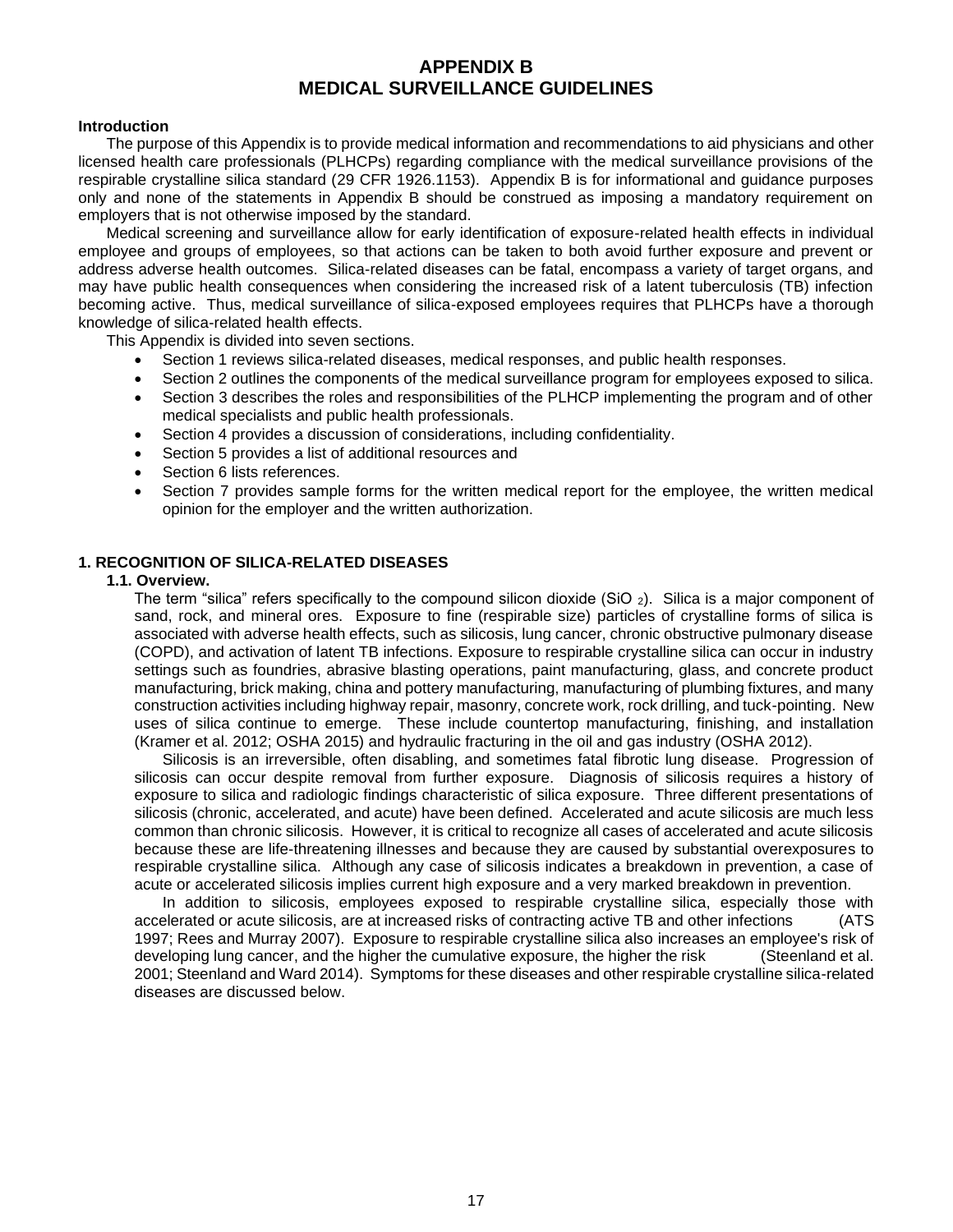#### **1.2. Chronic Silicosis.**

Chronic silicosis is the most common presentation of silicosis and usually occurs after at least 10 years of exposure to respirable crystalline silica. The clinical presentation of chronic silicosis is:

- 1.2.1. Symptoms—shortness of breath and cough, although employees may not notice any symptoms early in the disease. Constitutional symptoms, such as fever, loss of appetite and fatigue, may indicate other diseases associated with silica exposure, such as TB infection or lung cancer. Employees with these symptoms should immediately receive further evaluation and treatment.
- 1.2.2. Physical Examination—may be normal or disclose dry rales or rhonchi on lung auscultation.
- 1.2.3. Spirometry—may be normal or may show only a mild restrictive or obstructive pattern.
- 1.2.4. Chest X-ray—classic findings are small, rounded opacities in the upper lung fields bilaterally. However, small irregular opacities and opacities in other lung areas can also occur. Rarely, "eggshell calcifications" in the hilar and mediastinal lymph nodes are seen.
- 1.2.5. Clinical Course—chronic silicosis in most cases is a slowly progressive disease. Under the respirable crystalline silica standard, the PLHCP is to recommend that employees with a 1/0 category X-ray be referred to an American Board Certified Specialist in Pulmonary Disease or Occupational Medicine. The PLHCP and/or Specialist should counsel employees regarding work practices and personal habits that could affect employees' respiratory health.

#### **1.3. Accelerated Silicosis.**

- Accelerated silicosis generally occurs within 5-10 years of exposure and results from high levels of exposure to respirable crystalline silica. The clinical presentation of accelerated silicosis is:
- 1.3.1. Symptoms—shortness of breath, cough, and sometimes sputum production. Employees with exposure to respirable crystalline silica, and especially those with accelerated silicosis, are at high risk for activation of TB infections, atypical mycobacterial infections, and fungal superinfections. Constitutional symptoms, such as fever, weight loss, hemoptysis (coughing up blood), and fatigue may herald one of these infections or the onset of lung cancer.
- 1.3.2. Physical Examination—rales, rhonchi, or other abnormal lung findings in relation to illnesses present. Clubbing of the digits, signs of heart failure, and cor pulmonale may be present in severe lung disease.
- 1.3.3. Spirometry—restrictive or mixed restrictive/obstructive pattern.
- 1.3.4. Chest X-ray—small rounded and/or irregular opacities bilaterally. Large opacities and lung abscesses may indicate infections, lung cancer, or progression to complicated silicosis, also termed progressive massive fibrosis.
- 1.3.5. Clinical Course—accelerated silicosis has a rapid, severe course. Under the respirable crystalline silica standard, the PLHCP can recommend referral to a Board Certified Specialist in either Pulmonary Disease or Occupational Medicine, as deemed appropriate, and referral to a Specialist is recommended whenever the diagnosis of accelerated silicosis is being considered.

#### **1.4. Acute Silicosis.**

- Acute silicosis is a rare disease caused by inhalation of extremely high levels of respirable crystalline silica particles. The pathology is similar to alveolar proteinosis with lipoproteinaceous material accumulating in the alveoli. Acute silicosis develops rapidly, often, within a few months to less than 2 years of exposure, and is almost always fatal. The clinical presentation of acute silicosis is as follows:
- 1.4.1. Symptoms—sudden, progressive, and severe shortness of breath. Constitutional symptoms are frequently present and include fever, weight loss, fatigue, productive cough, hemoptysis (coughing up blood), and pleuritic chest pain.
- 1.4.2. Physical Examination—dyspnea at rest, cyanosis, decreased breath sounds, inspiratory rales, clubbing of the digits, and fever.
- 1.4.3. Spirometry—restrictive or mixed restrictive/obstructive pattern.
- 1.4.4. Chest X-ray—diffuse haziness of the lungs bilaterally early in the disease. As the disease progresses, the "ground glass" appearance of interstitial fibrosis will appear.
- 1.4.5. Clinical Course—employees with acute silicosis are at especially high risk of TB activation, nontuberculous mycobacterial infections, and fungal superinfections. Acute silicosis is immediately life-threatening. The employee should be urgently referred to a Board Certified Specialist in Pulmonary Disease or Occupational Medicine for evaluation and treatment. Although any case of silicosis indicates a breakdown in prevention, a case of acute or accelerated silicosis implies a profoundly high level of silica exposure and may mean that other employees are currently exposed to dangerous levels of silica.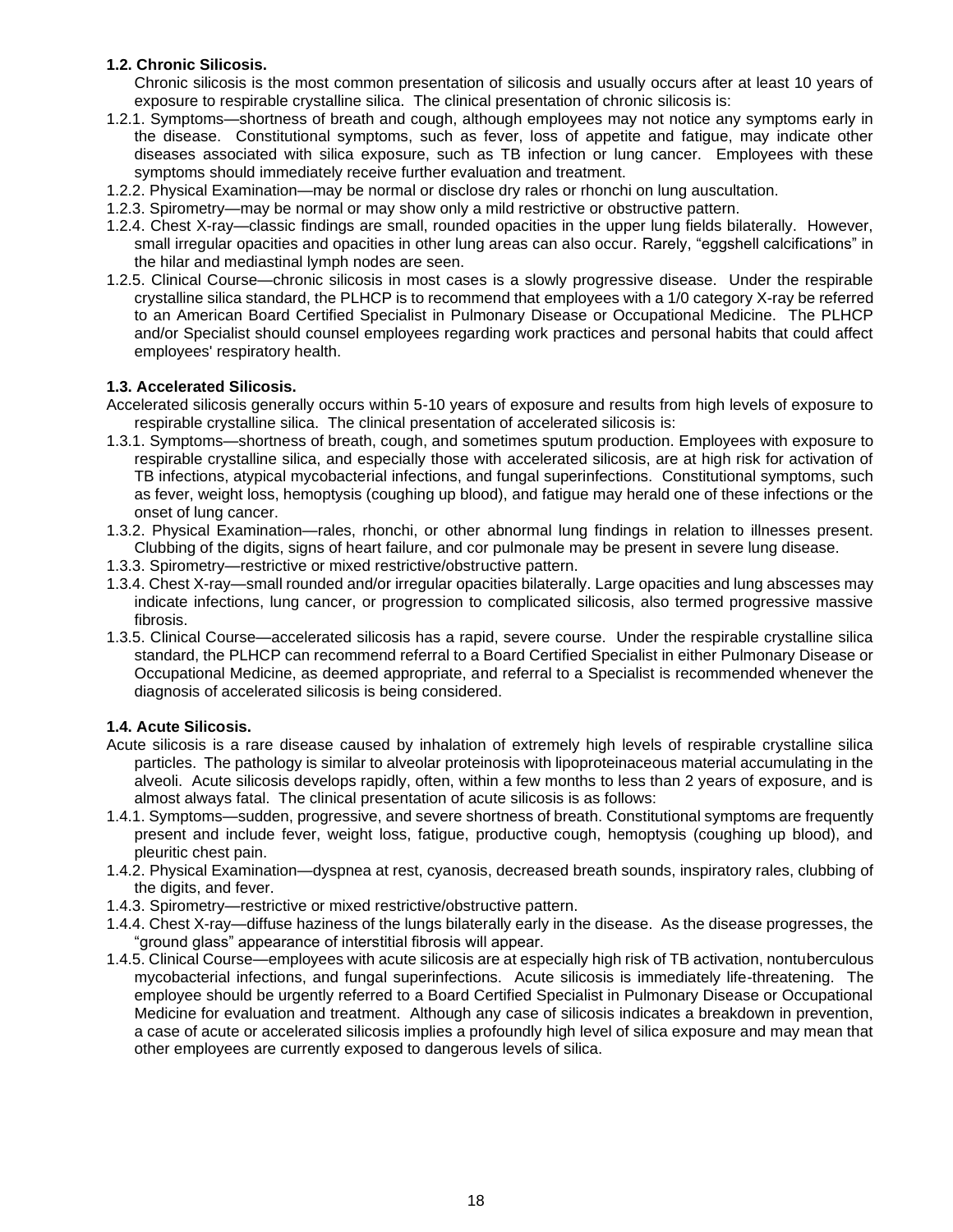#### **1.5. COPD.**

COPD, including chronic bronchitis and emphysema, has been documented in silica-exposed employees, including those who do not develop silicosis. Periodic spirometry tests are performed to evaluate each employee for progressive changes consistent with the development of COPD. In addition to evaluating spirometry results of individual employees over time, PLHCPs may want to be aware of general trends in spirometry results for groups of employees from the same workplace to identify possible problems that might exist at that workplace. (See Section 2 of this Appendix on Medical Surveillance for further discussion.) Heart disease may develop secondary to lung diseases such as COPD. A recent study by Liu et al. 2014 noted a significant exposure-response trend between cumulative silica exposure and heart disease deaths, primarily due to pulmonary heart disease, such as cor pulmonale.

#### **1.6. Renal and Immune System.**

Silica exposure has been associated with several types of kidney disease, including glomerulonephritis, nephrotic syndrome, and end stage renal disease requiring dialysis. Silica exposure has also been associated with other autoimmune conditions, including progressive systemic sclerosis, systemic lupus erythematosus, and rheumatoid arthritis. Studies note an association between employees with silicosis and serologic markers for autoimmune diseases, including antinuclear antibodies, rheumatoid factor, and immune complexes (Jalloul and Banks 2007; Shtraichman et al. 2015).

#### **1.7. TB and Other Infections.**

Silica-exposed employees with latent TB are 3 to 30 times more likely to develop active pulmonary TB infection (ATS 1997; Rees and Murray 2007). Although respirable crystalline silica exposure does not cause TB infection, individuals with latent TB infection are at increased risk for activation of disease if they have higher levels of respirable crystalline silica exposure, greater profusion of radiographic abnormalities, or a diagnosis of silicosis. Demographic characteristics, such as immigration from some countries, are associated with increased rates of latent TB infection. PLHCPs can review the latest Centers for Disease Control and Prevention (CDC) information on TB incidence rates and high-risk populations online (See Section 5 of this Appendix). Additionally, silica-exposed employees are at increased risk for contracting nontuberculous mycobacterial infections, including Mycobacterium avium-intracellulare and Mycobacterium kansaii.

#### **1.8. Lung Cancer.**

The National Toxicology Program has listed respirable crystalline silica as a known human carcinogen since 2000 (NTP 2014). The International Agency for Research on Cancer (2012) has also classified silica as Group 1 (carcinogenic to humans). Several studies have indicated that the risk of lung cancer from exposure to respirable crystalline silica and smoking is greater than additive (Brown 2009; Liu et al. 2013). Employees should be counseled on smoking cessation.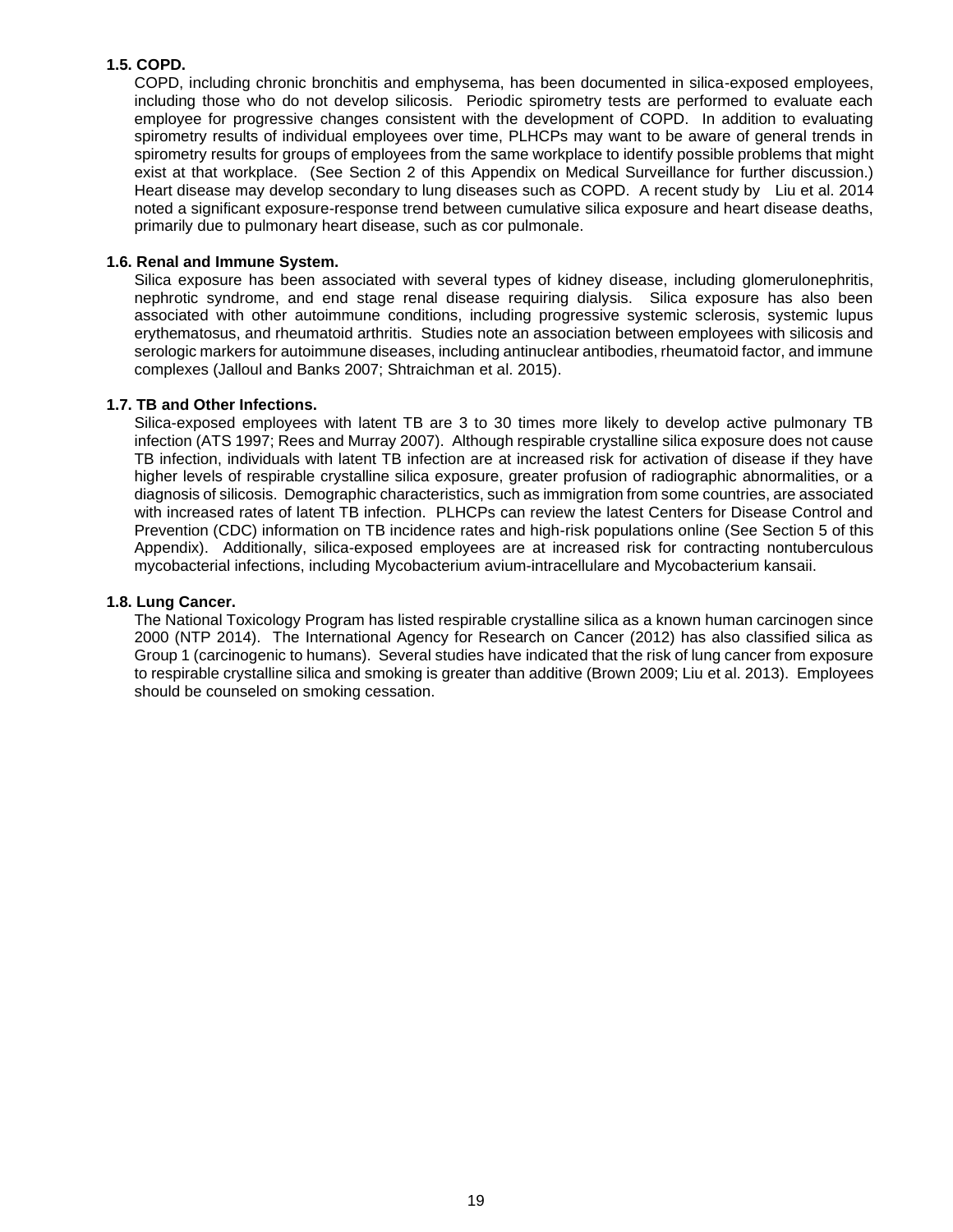#### **2. MEDICAL SURVEILLANCE**

PLHCPs who manage silica medical surveillance programs should have a thorough understanding of the many silica-related diseases and health effects outlined in Section 1 of this Appendix. At each clinical encounter, the PLHCP should consider silica-related health outcomes, with particular vigilance for acute and accelerated silicosis. In this Section, the required components of medical surveillance under the respirable crystalline silica standard are reviewed, along with additional guidance and recommendations for PLHCPs performing medical surveillance examinations for silica-exposed employees.

#### **2.1. History.**

- 2.1.1. The respirable crystalline silica standard requires the following: A medical and work history, with emphasis on: Past, present, and anticipated exposure to respirable crystalline silica, dust, and other agents affecting the respiratory system; any history of respiratory system dysfunction, including signs and symptoms of respiratory disease (e.g., shortness of breath, cough, wheezing); history of TB; and smoking status and history.
- 2.1.2. Further, the employer must provide the PLHCP with the following information:
- 2.1.2.1. A description of the employee's former, current, and anticipated duties as they relate to the employee's occupational exposure to respirable crystalline silica;
- 2.1.2.2. The employee's former, current, and anticipated levels of occupational exposure to respirable crystalline silica;
- 2.1.2.3. A description of any personal protective equipment used or to be used by the employee, including when and for how long the employee has used or will use that equipment; and
- 2.1.2.4. Information from records of employment-related medical examinations previously provided to the employee and currently within the control of the employer.
- 2.1.3. Additional guidance and recommendations: A history is particularly important both in the initial evaluation and in periodic examinations. Information on past and current medical conditions (particularly a history of kidney disease, cardiac disease, connective tissue disease, and other immune diseases), medications, hospitalizations, and surgeries may uncover health risks, such as immune suppression, that could put an employee at increased health risk from exposure to silica. This information is important when counseling the employee on risks and safe work practices related to silica exposure.

#### **2.2. Physical Examination.**

- 2.2.1. The respirable crystalline silica standard requires the following: A physical examination, with special emphasis on the respiratory system. The physical examination must be performed at the initial examination and every three years thereafter.
- 2.2.2. Additional guidance and recommendations: Elements of the physical examination that can assist the PHLCP include: An examination of the cardiac system, an extremity examination (for clubbing, cyanosis, edema, or joint abnormalities), and an examination of other pertinent organ systems identified during the history.

#### **2.3. TB Testing.**

- 2.3.1. The respirable crystalline silica standard requires the following: Baseline testing for TB on initial examination.
- 2.3.2. Additional guidance and recommendations:
- 2.3.2.1. Current CDC guidelines (See Section 5 of this Appendix) should be followed for the application and interpretation of Tuberculin skin tests (TST). The interpretation and documentation of TST reactions should be performed within 48 to 72 hours of administration by trained PLHCPs.
- 2.3.2.2. PLHCPs may use alternative TB tests, such as interferon-γ release assays (IGRAs), if sensitivity and specificity are comparable to TST (Mazurek et al. 2010; Slater et al. 2013). PLHCPs can consult the current CDC guidelines for acceptable tests for latent TB infection.
- 2.3.2.3. The silica standard allows the PLHCP to order additional tests or test at a greater frequency than required by the standard, if deemed appropriate. Therefore, PLHCPs might perform periodic (e.g., annual) TB testing as appropriate, based on employees' risk factors. For example, according to the American Thoracic Society (ATS), the diagnosis of silicosis or exposure to silica for 25 years or more are indications for annual TB testing (ATS 1997). PLHCPs should consult the current CDC guidance on risk factors for TB (See Section 5 of this Appendix).
- 2.3.2.4. Employees with positive TB tests and those with indeterminate test results should be referred to the appropriate agency or specialist, depending on the test results and clinical picture. Agencies, such as local public health departments, or specialists, such as a pulmonary or infectious disease specialist, may be the appropriate referral. Active TB is a nationally notifiable disease. PLHCPs should be aware of the reporting requirements for their region. All States have TB Control Offices that can be contacted for further information. (See Section 5 of this Appendix for links to CDC's TB resources and State TB Control Offices.)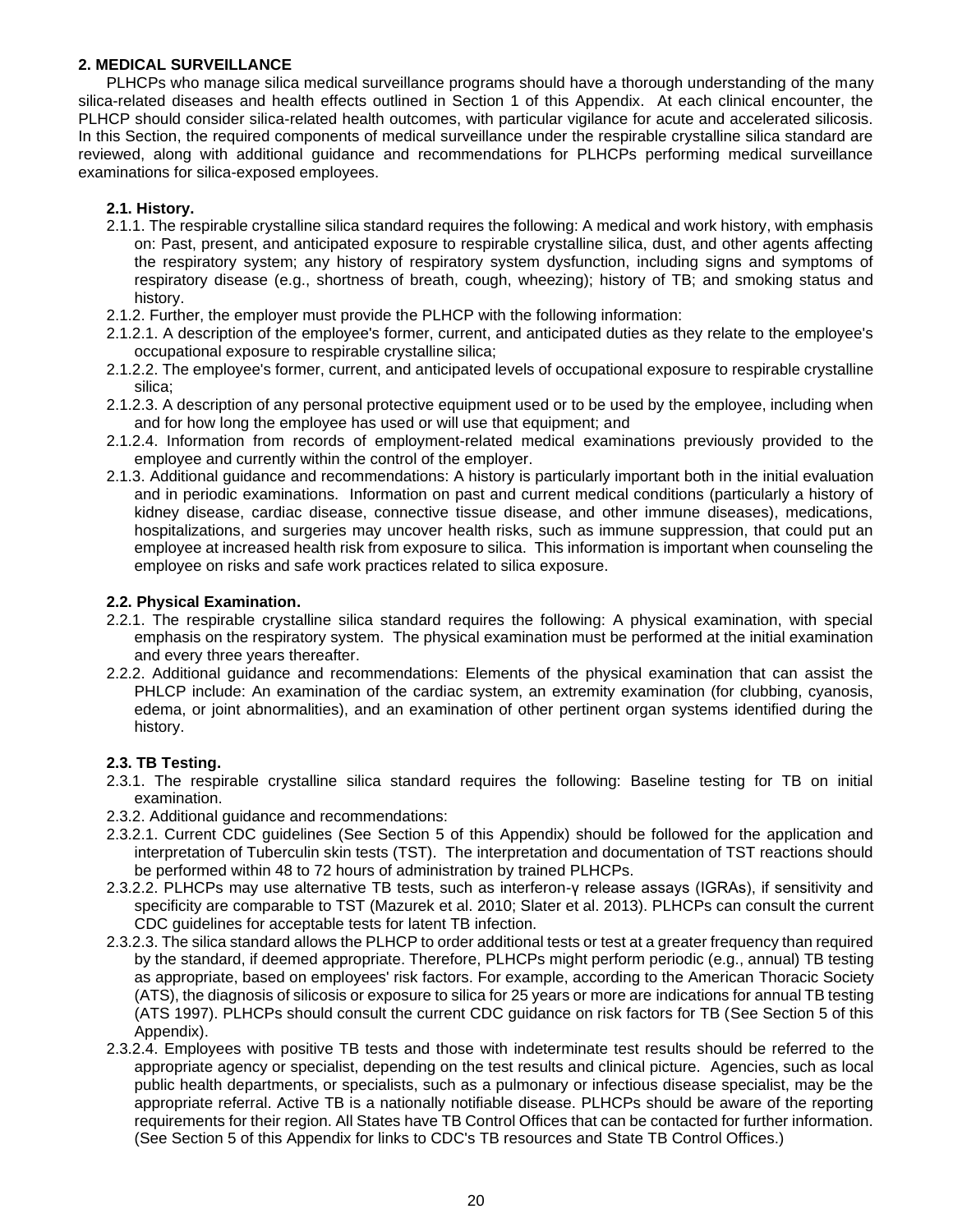- 2.3.2.5. The following public health principles are key to TB control in the U.S. (ATS-CDC-IDSA 2005):
	- (1) Prompt detection and reporting of persons who have contracted active TB;
	- (2) Prevention of TB spread to close contacts of active TB cases;
	- (3) Prevention of active TB in people with latent TB through targeted testing and treatment; and

(4) Identification of settings at high risk for TB transmission so that appropriate infection-control measures can be implemented.

#### **2.4. Pulmonary Function Testing.**

- 2.4.1. The respirable crystalline silica standard requires the following: Pulmonary function testing must be performed on the initial examination and every three years thereafter. The required pulmonary function test is spirometry and must include forced vital capacity (FVC), forced expiratory volume in one second (FEV1), and FEV 1/FVC ratio. Testing must be administered by a spirometry technician with a current certificate from a National Institute for Occupational Health and Safety (NIOSH) approved spirometry course.
- 2.4.2. Additional guidance and recommendations: Spirometry provides information about individual respiratory status and can be used to track an employee's respiratory status over time or as a surveillance tool to follow individual and group respiratory function. For quality results, the ATS and the American College of Occupational and Environmental Medicine (ACOEM) recommend use of the third National Health and Nutrition Examination Survey (NHANES III) values, and ATS publishes recommendations for spirometry equipment (Miller et al. 2005; Townsend 2011; Redlich et al. 2014). OSHA's publication, Spirometry Testing in Occupational Health Programs: Best Practices for Healthcare Professionals, provides helpful guidance (See Section 5 of this Appendix). Abnormal spirometry results may warrant further clinical evaluation and possible recommendations for limitations on the employee's exposure to respirable crystalline silica.

#### **2.5. Chest X-ray.**

- 2.5.1. The respirable crystalline silica standard requires the following: A single posteroanterior (PA) radiographic projection or radiograph of the chest at full inspiration recorded on either film (no less than 14 x 17 inches and no more than 16 x 17 inches) or digital radiography systems. A chest X-ray must be performed on the initial examination and every three years thereafter. The chest X-ray must be interpreted and classified according to the International Labour Office (ILO) International Classification of Radiographs of Pneumoconioses by a NIOSH-certified B Reader.
- Chest radiography is necessary to diagnose silicosis, monitor the progression of silicosis, and identify associated conditions such as TB. If the B reading indicates small opacities in a profusion of 1/0 or higher, the employee is to receive a recommendation for referral to a Board Certified Specialist in Pulmonary Disease or Occupational Medicine.
- 2.5.2. Additional guidance and recommendations: Medical imaging has largely transitioned from conventional film-based radiography to digital radiography systems. The ILO Guidelines for the Classification of Pneumoconioses has historically provided film-based chest radiography as a referent standard for comparison to individual exams. However, in 2011, the ILO revised the guidelines to include a digital set of referent standards that were derived from the prior film-based standards. To assist in assuring that digitally-acquired radiographs are at least as safe and effective as film radiographs, NIOSH has prepared guidelines, based upon accepted contemporary professional recommendations (See Section 5 of this Appendix). Current research from Laney et al. 2011 and Halldin et al. 2014 validate the use of the ILO digital referent images. Both studies conclude that the results of pneumoconiosis classification using digital references are comparable to film-based ILO classifications. Current ILO guidance on radiography for pneumoconioses and B-reading should be reviewed by the PLHCP periodically, as needed, on the ILO or NIOSH Web sites (See Section 5 of this Appendix).
- 2.6. Other Testing. Under the respirable crystalline silica standards, the PLHCP has the option of ordering additional testing he or she deems appropriate. Additional tests can be ordered on a case-by-case basis depending on individual signs or symptoms and clinical judgment. For example, if an employee reports a history of abnormal kidney function tests, the PLHCP may want to order a baseline renal function tests (e.g., serum creatinine and urinalysis). As indicated above, the PLHCP may order annual TB testing for silica-exposed employees who are at high risk of developing active TB infections. Additional tests that PLHCPs may order based on findings of medical examinations include, but is not limited to, chest computerized tomography (CT) scan for lung cancer or COPD, testing for immunologic diseases, and cardiac testing for pulmonary-related heart disease, such as cor pulmonale.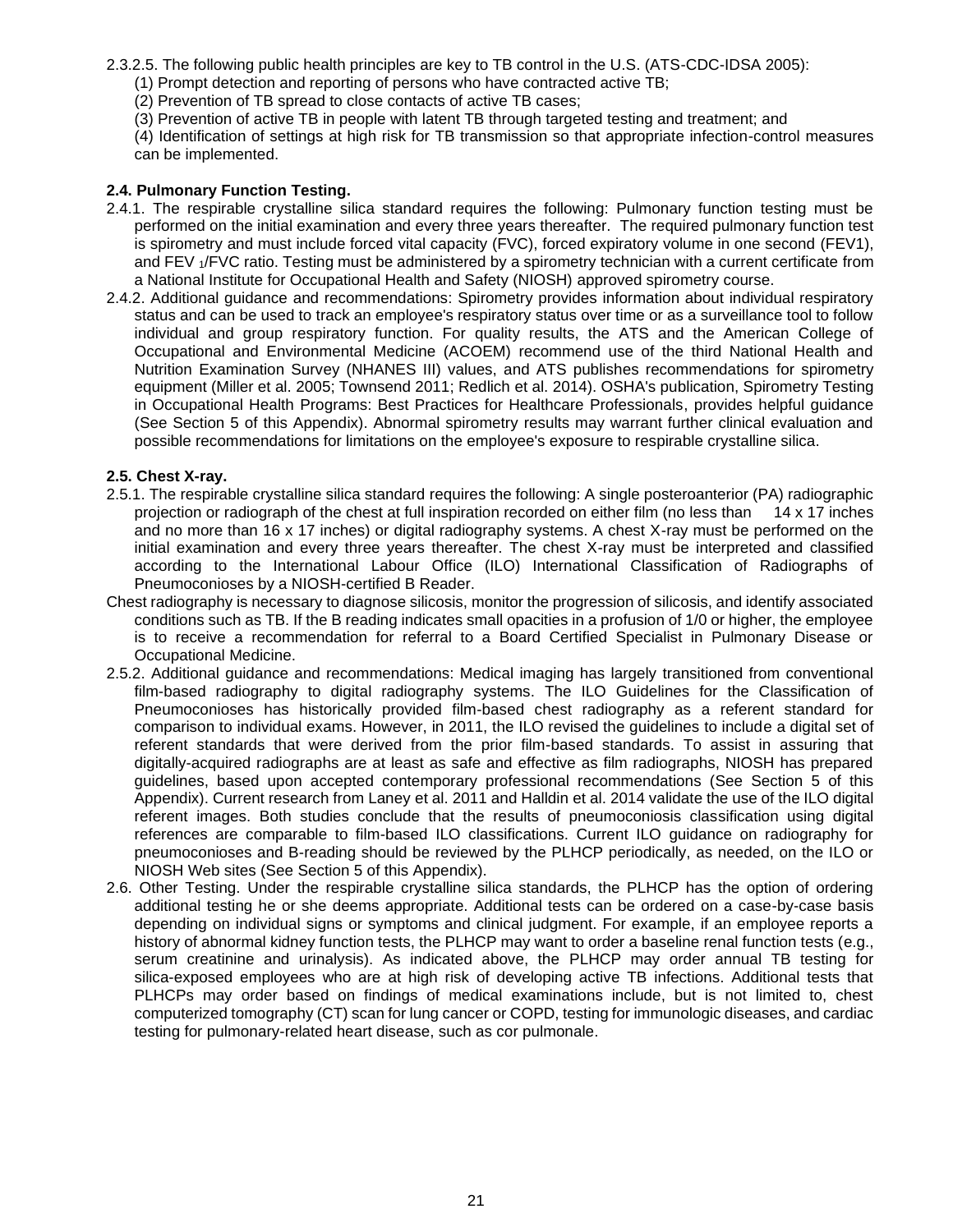#### **3. ROLES AND RESPONSIBILITIES**

#### **3.1. PLHCP.**

The PLHCP designation refers to "an individual whose legally permitted scope of practice (i.e., license, registration, or certification) allows him or her to independently provide or be delegated the responsibility to provide some or all of the particular health care services required" by the respirable crystalline silica standard. The legally permitted scope of practice for the PLHCP is determined by each State. PLHCPs who perform clinical services for a silica medical surveillance program should have a thorough knowledge of respirable crystalline silica-related diseases and symptoms. Suspected cases of silicosis, advanced COPD, or other respiratory conditions causing impairment should be promptly referred to a Board Certified Specialist in Pulmonary Disease or Occupational Medicine.

Once the medical surveillance examination is completed, the employer must ensure that the PLHCP explains to the employee the results of the medical examination and provides the employee with a written medical report within 30 days of the examination. The written medical report must contain a statement indicating the results of the medical examination, including any medical condition(s) that would place the employee at increased risk of material impairment to health from exposure to respirable crystalline silica and any medical conditions that require further evaluation or treatment. In addition, the PLHCP's written medical report must include any recommended limitations on the employee's use of respirators, any recommended limitations on the employee's exposure to respirable crystalline silica, and a statement that the employee should be examined by a Board Certified Specialist in Pulmonary Disease or Occupational medicine if the chest X-ray is classified as 1/0 or higher by the B Reader, or if referral to a Specialist is otherwise deemed appropriate by the PLHCP.

The PLHCP should discuss all findings and test results and any recommendations regarding the employee's health, worksite safety and health practices, and medical referrals for further evaluation, if indicated. In addition, it is suggested that the PLHCP offer to provide the employee with a complete copy of their examination and test results, as some employees may want this information for their own records or to provide to their personal physician or a future PLHCP. Employees are entitled to access their medical records.

Under the respirable crystalline silica standard, the employer must ensure that the PLHCP provides the employer with a written medical opinion within 30 days of the employee examination, and that the employee also gets a copy of the written medical opinion for the employer within 30 days. The PLHCP may choose to directly provide the employee a copy of the written medical opinion. This can be particularly helpful to employees, such as construction employees, who may change employers frequently. The written medical opinion can be used by the employee as proof of up-to-date medical surveillance. The following lists the elements of the written medical report for the employee and written medical opinion for the employer. (Sample forms for the written medical report for the employee, the written medical opinion for the employer, and the written authorization are provided in Section 7 of this Appendix.)

- 3.1.1. The written medical report for the employee must include the following information:
- 3.1.1.1. A statement indicating the results of the medical examination, including any medical condition(s) that would place the employee at increased risk of material impairment to health from exposure to respirable crystalline silica and any medical conditions that require further evaluation or treatment;
- 3.1.1.2. Any recommended limitations upon the employee's use of a respirator;
- 3.1.1.3. Any recommended limitations on the employee's exposure to respirable crystalline silica; and
- 3.1.1.4. A statement that the employee should be examined by a Board Certified Specialist in Pulmonary Disease or Occupational Medicine, where the standard requires or where the PLHCP has determined such a referral is necessary. The standard requires referral to a Board Certified Specialist in Pulmonary Disease or Occupational Medicine for a chest X-ray B reading indicating small opacities in a profusion of 1/0 or higher, or if the PHLCP determines that referral to a Specialist is necessary for other silica-related findings.
- 3.1.2. The PLHCP's written medical opinion for the employer must include only the following information:
- 3.1.2.1. The date of the examination;
- 3.1.2.2. A statement that the examination has met the requirements of this section; and
- 3.1.2.3. Any recommended limitations on the employee's use of respirators.
- 3.1.2.4. If the employee provides the PLHCP with written authorization, the written opinion for the employer shall also contain either or both of the following:
- (1) Any recommended limitations on the employee's exposure to respirable crystalline silica; and
- (2) A statement that the employee should be examined by a Board Certified Specialist in Pulmonary Disease or Occupational Medicine if the chest X-ray provided in accordance with this section is classified as 1/0 or higher by the B Reader, or if referral to a Specialist is otherwise deemed appropriate.
- 3.1.2.5. In addition to the above referral for abnormal chest X-ray, the PLHCP may refer an employee to a Board Certified Specialist in Pulmonary Disease or Occupational Medicine for other findings of concern during the medical surveillance examination if these findings are potentially related to silica exposure.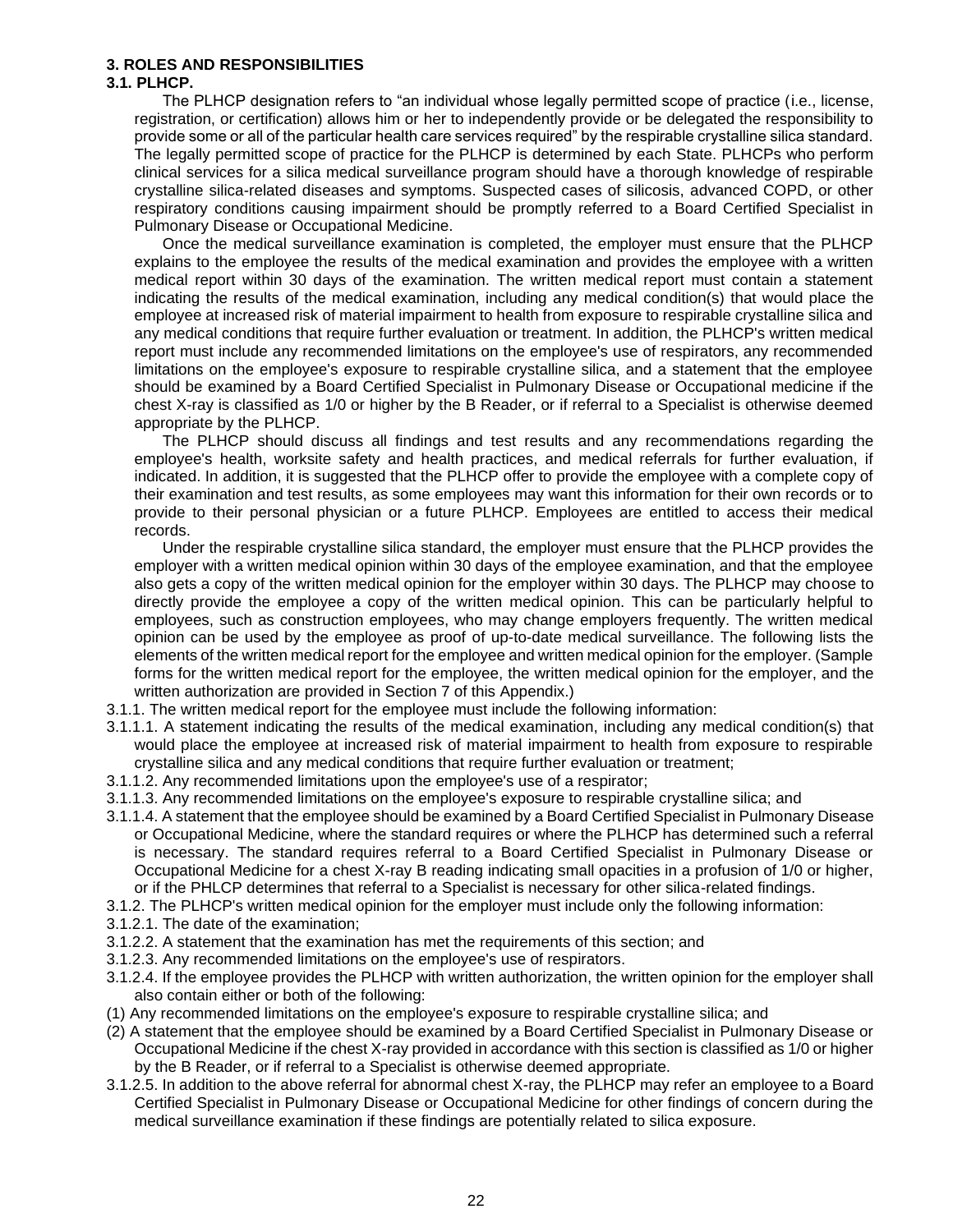3.1.2.6. Although the respirable crystalline silica standard requires the employer to ensure that the PLHCP explains the results of the medical examination to the employee, the standard does not mandate how this should be done. The written medical opinion for the employer could contain a statement that the PLHCP has explained the results of the medical examination to the employee.

#### **3.2. Medical Specialists.**

- The silica standard requires that all employees with chest X-ray B readings of 1/0 or higher be referred to a Board Certified Specialist in Pulmonary Disease or Occupational Medicine. If the employee has given written authorization for the employer to be informed, then the employer shall make available a medical examination by a Specialist within 30 days after receiving the PLHCP's written medical opinion.
- 3.2.1. The employer must provide the following information to the Board Certified Specialist in Pulmonary Disease or Occupational Medicine:
- 3.2.1.1. A description of the employee's former, current, and anticipated duties as they relate to the employee's occupational exposure to respirable crystalline silica;
- 3.2.1.2. The employee's former, current, and anticipated levels of occupational exposure to respirable crystalline silica;
- 3.2.1.3. A description of any personal protective equipment used or to be used by the employee, including when and for how long the employee has used or will use that equipment; and
- 3.2.1.4. Information from records of employment-related medical examinations previously provided to the employee and currently within the control of the employer.
- 3.2.2. The PLHCP should make certain that, with written authorization from the employee, the Board Certified Specialist in Pulmonary Disease or Occupational Medicine has any other pertinent medical and occupational information necessary for the specialist's evaluation of the employee's condition.
- 3.2.3. Once the Board Certified Specialist in Pulmonary Disease or Occupational Medicine has evaluated the employee, the employer must ensure that the Specialist explains to the employee the results of the medical examination and provides the employee with a written medical report within 30 days of the examination. The employer must also ensure that the Specialist provides the employer with a written medical opinion within 30 days of the employee examination. (Sample forms for the written medical report for the employee, the written medical opinion for the employer and the written authorization are provided in Section 7 of this Appendix.)
- 3.2.4. The Specialist's written medical report for the employee must include the following information:
- 3.2.4.1. A statement indicating the results of the medical examination, including any medical condition(s) that would place the employee at increased risk of material impairment to health from exposure to respirable crystalline silica and any medical conditions that require further evaluation or treatment;
- 3.2.4.2. Any recommended limitations upon the employee's use of a respirator; and
- 3.2.4.3. Any recommended limitations on the employee's exposure to respirable crystalline silica.
- 3.2.5. The Specialist's written medical opinion for the employer must include the following information:
- 3.2.5.1. The date of the examination; and
- 3.2.5.2. Any recommended limitations on the employee's use of respirators.
- 3.2.5.3. If the employee provides the Board Certified Specialist in Pulmonary Disease or Occupational Medicine with written authorization, the written medical opinion for the employer shall also contain any recommended limitations on the employee's exposure to respirable crystalline silica.
- 3.2.5.4. Although the respirable crystalline silica standard requires the employer to ensure that the Board Certified Specialist in Pulmonary Disease or Occupational Medicine explains the results of the medical examination to the employee, the standard does not mandate how this should be done. The written medical opinion for the employer could contain a statement that the Specialist has explained the results of the medical examination to the employee.
- 3.2.6. After evaluating the employee, the Board Certified Specialist in Pulmonary Disease or Occupational Medicine should provide feedback to the PLHCP as appropriate, depending on the reason for the referral. OSHA believes that because the PLHCP has the primary relationship with the employer and employee, the Specialist may want to communicate his or her findings to the PLHCP and have the PLHCP simply update the original medical report for the employee and medical opinion for the employer. This is permitted under the standard, so long as all requirements and time deadlines are met.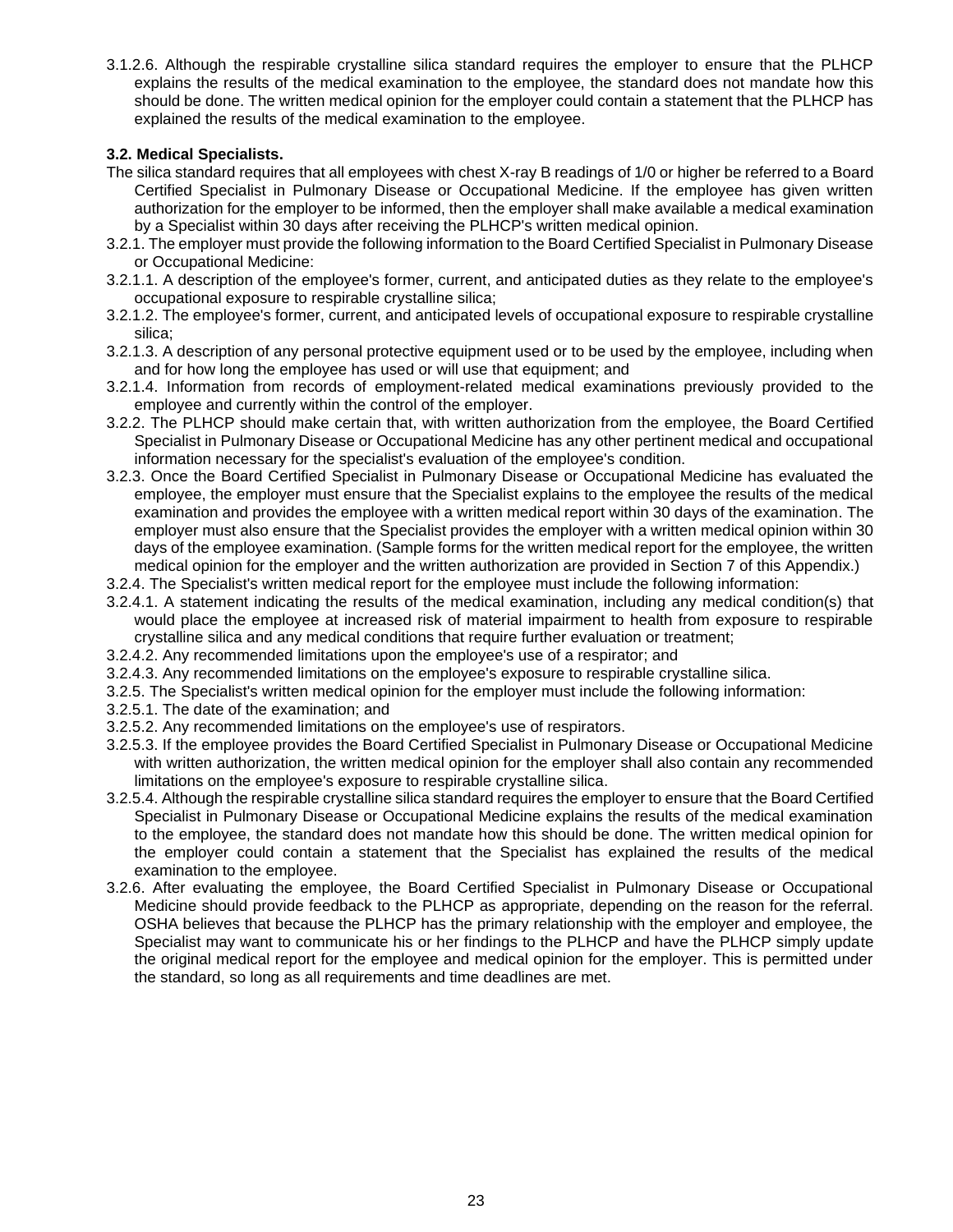#### **3.3. Public Health Professionals.**

PLHCPs might refer employees or consult with public health professionals as a result of silica medical surveillance. For instance, if individual cases of active TB are identified, public health professionals from state or local health departments may assist in diagnosis and treatment of individual cases and may evaluate other potentially affected persons, including coworkers. Because silica-exposed employees are at increased risk of progression from latent to active TB, treatment of latent infection is recommended. The diagnosis of active TB, acute or accelerated silicosis, or other silica-related diseases and infections should serve as sentinel events suggesting high levels of exposure to silica and may require consultation with the appropriate public health agencies to investigate potentially similarly exposed coworkers to assess for disease clusters. These agencies include local or state health departments or OSHA. In addition, NIOSH can provide assistance upon request through their Health Hazard Evaluation program. (See Section 5 of this Appendix)

#### **4. CONFIDENTIALITY AND OTHER CONSIDERATIONS**

The information that is provided from the PLHCP to the employee and employer under the medical surveillance section of OSHA's respirable crystalline silica standard differs from that of medical surveillance requirements in previous OSHA standards. The standard requires two separate written communications, a written medical report for the employee and a written medical opinion for the employer. The confidentiality requirements for the written medical opinion are more stringent than in past standards. For example, the information the PLHCP can (and must) include in his or her written medical opinion for the employer is limited to: The date of the examination, a statement that the examination has met the requirements of this section, and any recommended limitations on the employee's use of respirators. If the employee provides written authorization for the disclosure of any limitations on the employee's exposure to respirable crystalline silica, then the PLHCP can (and must) include that information in the written medical opinion for the employer as well. Likewise, with the employee's written authorization, the PLHCP can (and must) disclose the PLHCP's referral recommendation (if any) as part of the written medical opinion for the employer. However, the opinion to the employer must not include information regarding recommended limitations on the employee's exposure to respirable crystalline silica or any referral recommendations without the employee's written authorization.

The standard also places limitations on the information that the Board Certified Specialist in Pulmonary Disease or Occupational Medicine can provide to the employer without the employee's written authorization. The Specialist's written medical opinion for the employer, like the PLHCP's opinion, is limited to (and must contain): The date of the examination and any recommended limitations on the employee's use of respirators. If the employee provides written authorization, the written medical opinion can (and must) also contain any limitations on the employee's exposure to respirable crystalline silica.

The PLHCP should discuss the implication of signing or not signing the authorization with the employee (in a manner and language that he or she understands) so that the employee can make an informed decision regarding the written authorization and its consequences. The discussion should include the risk of ongoing silica exposure, personal risk factors, risk of disease progression, and possible health and economic consequences. For instance, written authorization is required for a PLHCP to advise an employer that an employee should be referred to a Board Certified Specialist in Pulmonary Disease or Occupational Medicine for evaluation of an abnormal chest X-ray (B-reading 1/0 or greater). If an employee does not sign an authorization, then the employer will not know and cannot facilitate the referral to a Specialist and is not required to pay for the Specialist's examination. In the rare case where an employee is diagnosed with acute or accelerated silicosis, co-workers are likely to be at significant risk of developing those diseases as a result of inadequate controls in the workplace. In this case, the PLHCP and/or Specialist should explain this concern to the affected employee and make a determined effort to obtain written authorization from the employee so that the PLHCP and/or Specialist can contact the employer.

Finally, without written authorization from the employee, the PLHCP and/or Board Certified Specialist in Pulmonary Disease or Occupational Medicine cannot provide feedback to an employer regarding control of workplace silica exposure, at least in relation to an individual employee. However, the regulation does not prohibit a PLHCP and/or Specialist from providing an employer with general recommendations regarding exposure controls and prevention programs in relation to silica exposure and silica-related illnesses, based on the information that the PLHCP receives from the employer such as employees' duties and exposure levels. Recommendations may include increased frequency of medical surveillance examinations, additional medical surveillance components, engineering and work practice controls, exposure monitoring and personal protective equipment. For instance, more frequent medical surveillance examinations may be a recommendation to employers for employees who do abrasive blasting with silica because of the high exposures associated with that operation.

ACOEM's Code of Ethics and discussion is a good resource to guide PLHCPs regarding the issues discussed in this section (See Section 5 of this Appendix).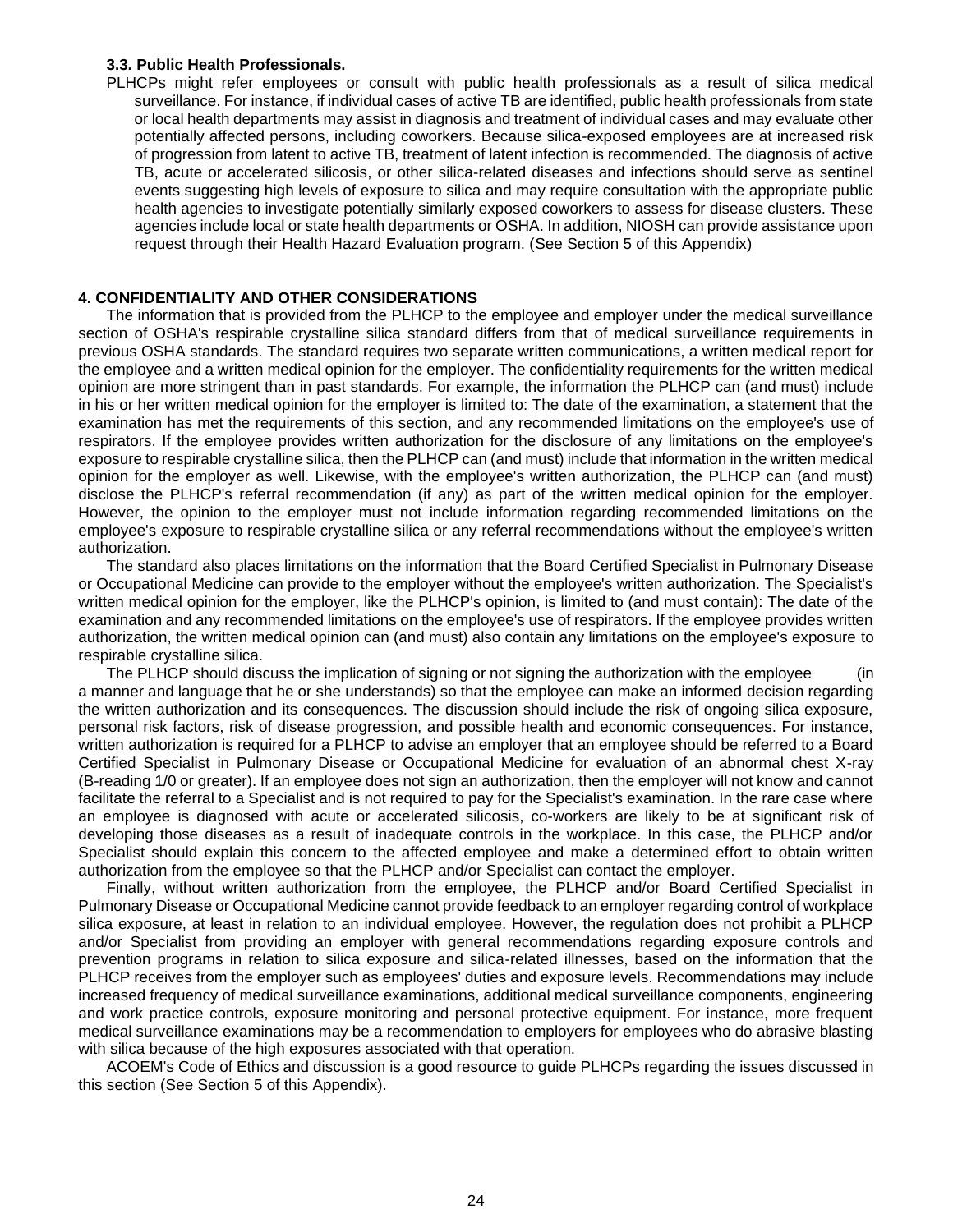#### **5. RESOURCES**

**5.1. American College of Occupational and Environmental Medicine (ACOEM):**

ACOEM Code of Ethics. Accessed at:<http://www.acoem.org/codeofconduct.aspx>

Raymond, L.W. and Wintermeyer, S. (2006) ACOEM evidenced-based statement on medical surveillance of silica-exposed workers: Medical surveillance of workers exposed to crystalline silica. J Occup Environ Med, 48, 95-101.

#### **5.2. Center for Disease Control and Prevention (CDC)**

Tuberculosis Web page:<http://www.cdc.gov/tb/default.htm>

State TB Control Offices Web page:<http://www.cdc.gov/tb/links/tboffices.htm>

Tuberculosis Laws and Policies Web page:<http://www.cdc.gov/tb/programs/laws/default.htm>

CDC. (2013). Latent Tuberculosis Infection: A Guide for Primary Health Care Providers. Accessed at: <http://www.cdc.gov/tb/publications/ltbi/pdf/targetedltbi.pdf>

#### **5.3. International Labour Organization**

International Labour Office (ILO). (2011) Guidelines for the use of the ILO International Classification of Radiographs of Pneumoconioses, Revised edition 2011. Occupational Safety and Health Series No. 22: [http://www.ilo.org/safework/info/publications/WCMS\\_168260/lang-en/index.htm](http://www.ilo.org/safework/info/publications/WCMS_168260/langen/index.htm)

#### **5.4. National Institute of Occupational Safety and Health (NIOSH)**

- NIOSH B Reader Program Web page. (Information on interpretation of X-rays for silicosis and a list of certified B-readers). Accessed at: [http://www.cdc.gov/niosh/topics/chestradiography/breader-info.html](http://www.cdc.gov/niosh/topics/chestradiography/breaderinfo.html)
- NIOSH Guideline (2011). Application of Digital Radiography for the Detection and Classification of Pneumoconiosis. NIOSH publication number 2011-198. Accessed at: [http://www.cdc.gov/niosh/docs/2011-198/](http://www.cdc.gov/niosh/docs/2011198/)
- NIOSH Hazard Review (2002), Health Effects of Occupational Exposure to Respirable Crystalline Silica. NIOSH publication number 2002-129: Accessed at [http://www.cdc.gov/niosh/docs/2002-129/](http://www.cdc.gov/niosh/docs/2002129/)
- NIOSH Health Hazard Evaluations Programs. (Information on the NIOSH Health Hazard Evaluation (HHE) program, how to request an HHE and how to look up an HHE report). Accessed at: <http://www.cdc.gov/niosh/hhe/>

#### **5.5. National Industrial Sand Association:**

Occupational Health Program for Exposure to Crystalline Silica in the Industrial Sand Industry. National Industrial Sand Association, 2nd ed. 2010. Can be ordered at: [http://www.sand.org/silica-occupational-health-program](http://www.sand.org/silicaoccupationalhealthprogram)

#### **5.6. Occupational Safety and Health Administration (OSHA)**

Contacting OSHA: [http://www.osha.gov/html/Feed\\_Back.html](http://www.osha.gov/html/Feed_Back.html)

OSHA's Clinicians Web page. (OSHA resources, regulations and links to help clinicians navigate OSHA's Web site and aid clinicians in caring for workers.) Accessed at: <http://www.osha.gov/dts/oom/clinicians/index.html>

OSHA's Safety and Health Topics Web page on Silica. Accessed at: <http://www.osha.gov/dsg/topics/silicacrystalline/index.html>

- OSHA (2013). Spirometry Testing in Occupational Health Programs: Best Practices for Healthcare Professionals. (OSHA 3637-03 2013). Accessed at:<http://www.osha.gov/Publications/OSHA3637.pdf>
- OSHA/NIOSH (2011). Spirometry: OSHA/NIOSH Spirometry InfoSheet (OSHA 3415-1-11). (Provides guidance to employers). Accessed at<http://www.osha.gov/Publications/osha3415.pdf>

OSHA/NIOSH (2011) Spirometry: OSHA/NIOSH Spirometry Worker Info. (OSHA 3418-3-11). Accessed at <http://www.osha.gov/Publications/osha3418.pdf>

#### **5.7. Other**

Steenland, K. and Ward E. (2014). Silica: A lung carcinogen. CA Cancer J Clin, 64, 63-69. (This article reviews not only silica and lung cancer but also all the known silica-related health effects. Further, the authors provide guidance to clinicians on medical surveillance of silica-exposed workers and worker counselling on safety practices to minimize silica exposure.)

#### **6. REFERENCES**

American Thoracic Society (ATS). Medical Section of the American Lung Association (1997). Adverse effects of crystalline silica exposure. Am J Respir Crit Care Med, 155, 761-765.

American Thoracic Society (ATS), Centers for Disease Control (CDC), Infectious Diseases Society of America (IDSA) (2005). Controlling Tuberculosis in the United States. Morbidity and Mortality Weekly Report (MMWR), 54(RR12), 1-81. Accessed at:

<http://www.cdc.gov/mmwr/preview/mmwrhtml/rr5412a1.htm>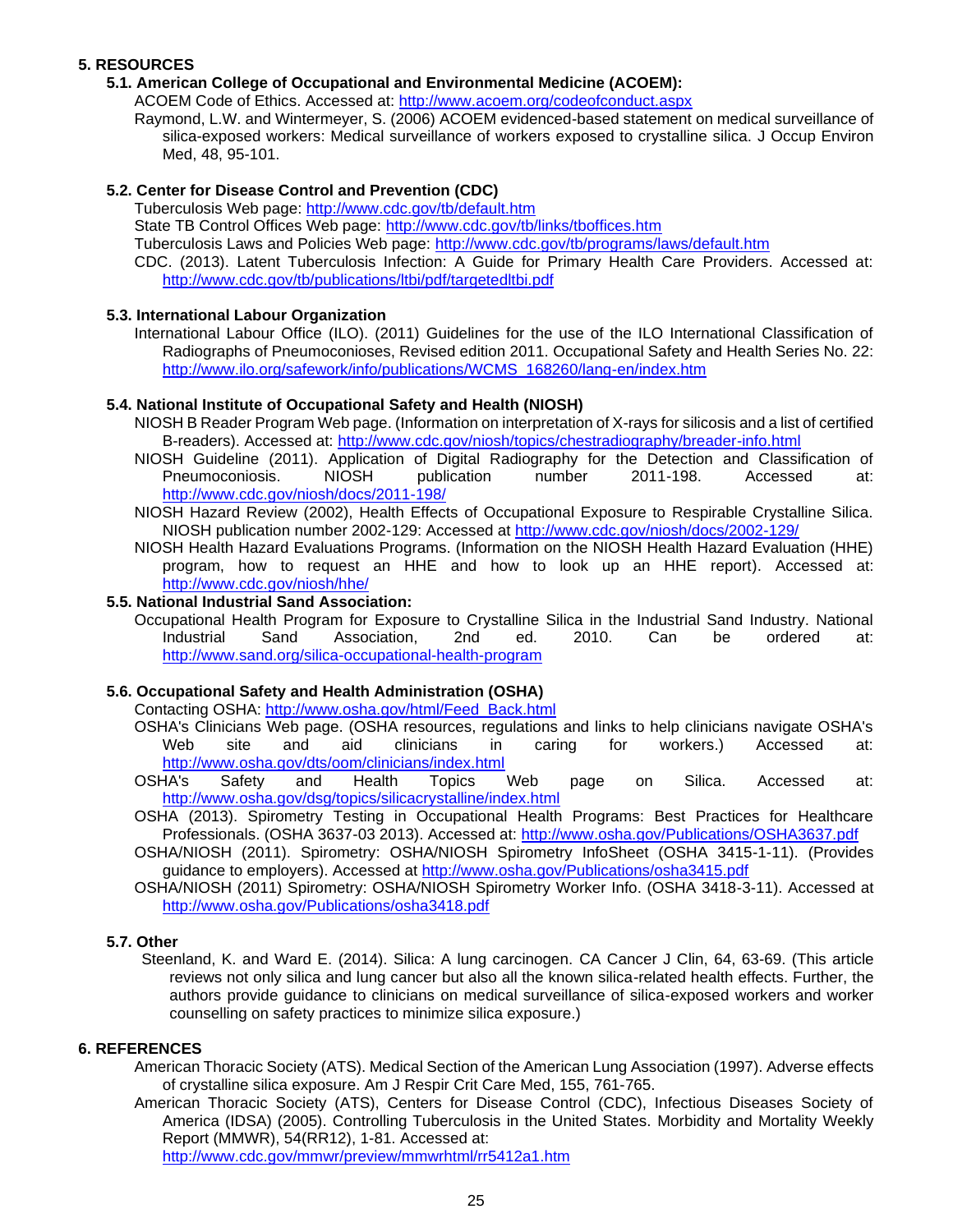- Brown, T. (2009). Silica exposure, smoking, silicosis and lung cancer—complex interactions. Occupational Medicine, 59, 89-95.
- Halldin, C.N., Petsonk, E.L., and Laney, A.S. (2014). Validation of the International Labour Office digitized standard images for recognition and classification of radiographs of pneumoconiosis. Acad Radiol, 21, 305-311.
- International Agency for Research on Cancer. (2012). Monographs on the evaluation of carcinogenic risks to humans: Arsenic, Metals, Fibers, and Dusts Silica Dust, Crystalline, in the Form of Quartz or Cristobalite. A Review of Human Carcinogens. Volume 100 C. Geneva, Switzerland: World Health Organization.
- Jalloul, A.S. and Banks D.E. (2007). Chapter 23. The health effects of silica exposure. In: Rom, W.N. and Markowitz, S.B. (Eds). Environmental and Occupational Medicine, 4th edition. Lippincott, Williams and Wilkins, Philadelphia, 365-387.
- Kramer, M.R., Blanc, P.D., Fireman, E., Amital, A., Guber, A., Rahman, N.A., and Shitrit, D. (2012). Artifical stone silicosis: Disease resurgence among artificial stone workers. Chest, 142, 419-424.
- Laney, A.S., Petsonk, E.L., and Attfield, M.D. (2011). Intramodality and intermodality comparisons of storage phosphor computed radiography and conventional film-screen radiography in the recognition of small pneumonconiotic opacities. Chest, 140, 1574-1580.
- Liu, Y., Steenland, K., Rong, Y., Hnizdo, E., Huang, X., Zhang, H., Shi, T., Sun, Y., Wu, T., and Chen, W. (2013). Exposure-response analysis and risk assessment for lung cancer in relationship to silica exposure: A 44-year cohort study of 34,018 workers. Am J Epi, 178, 1424-1433.
- Liu, Y., Rong, Y., Steenland, K., Christiani, D.C., Huang, X., Wu, T., and Chen, W. (2014). Long-term exposure to crystalline silica and risk of heart disease mortality. Epidemiology, 25, 689-696.
- Mazurek, G.H., Jereb, J., Vernon, A., LoBue, P., Goldberg, S., Castro, K. (2010). Updated guidelines for using interferon gamma release assays to detect Mycobacterium tuberculosis infection—United States. Morbidity and Mortality Weekly Report (MMWR), 59(RR05), 1-25.
- Miller, M.R., Hankinson, J., Brusasco, V., Burgos, F., Casaburi, R., Coates, A., Crapo, R., Enright, P., van der Grinten, C.P., Gustafsson, P., Jensen, R., Johnson, D.C., MacIntyre, N., McKay, R., Navajas, D., Pedersen, O.F., Pellegrino, R., Viegi, G., and Wanger, J. (2005). American Thoracic Society/European Respiratory Society (ATS/ERS) Task Force: Standardisation of Spirometry. Eur Respir J, 26, 319-338.
- National Toxicology Program (NTP) (2014). Report on Carcinogens, Thirteenth Edition. Silica, Crystalline (respirable Size). Research Triangle Park, NC: U.S. Department of Health and Human Services, Public Health Service.<http://ntp.niehs.nih.gov/ntp/roc/content/profiles/silica.pdf>
- Occupational Safety and Health Administration/National Institute for Occupational Safety and Health (OSHA/NIOSH) (2012). Hazard Alert. Worker exposure to silica during hydraulic fracturing.
- Occupational Safety and Health Administration/National Institute for Occupational Safety and Health (OSHA/NIOSH) (2015). Hazard alert. Worker exposure to silica during countertop manufacturing, finishing, and installation. (OSHA-HA-3768-2015).
- Redlich, C.A., Tarlo, S.M., Hankinson, J.L., Townsend, M.C, Eschenbacher, W.L., Von Essen, S.G., Sigsgaard, T., Weissman, D.N. (2014). Official American Thoracic Society technical standards: Spirometry in the occupational setting. Am J Respir Crit Care Med; 189, 984-994.
- Rees, D. and Murray, J. (2007). Silica, silicosis and tuberculosis. Int J Tuberc Lung Dis, 11(5), 474-484.
- Shtraichman, O., Blanc, P.D., Ollech, J.E., Fridel, L., Fuks, L., Fireman, E., and Kramer, M.R. (2015). Outbreak of autoimmune disease in silicosis linked to artificial stone. Occup Med, 65, 444-450.
- Slater, M.L., Welland, G., Pai, M., Parsonnet, J., and Banaei, N. (2013). Challenges with QuantiFERON-TB gold assay for large-scale, routine screening of U.S. healthcare workers. Am J Respir Crit Care Med, 188,1005-1010.
- Steenland, K., Mannetje, A., Boffetta, P., Stayner, L., Attfield, M., Chen, J., Dosemeci, M., DeKlerk, N., Hnizdo, E., Koskela, R., and Checkoway, H. (2001). International Agency for Research on Cancer. Pooled exposure-response analyses and risk assessment for lung cancer in 10 cohorts of silica-exposed workers: An IARC multicentre study. Cancer Causes Control, 12(9): 773-84.

Steenland, K. and Ward E. (2014). Silica: A lung carcinogen. CA Cancer J Clin, 64, 63-69.

Townsend, M.C. ACOEM Guidance Statement. (2011). Spirometry in the occupational health setting—2011 Update. J Occup Environ Med, 53, 569-584.

#### **7. SAMPLE FORMS**

Three sample forms are provided. The first is a sample written medical report for the employee. The second is a sample written medical opinion for the employer. And the third is a sample written authorization form that employees sign to clarify what information the employee is authorizing to be released to the employer.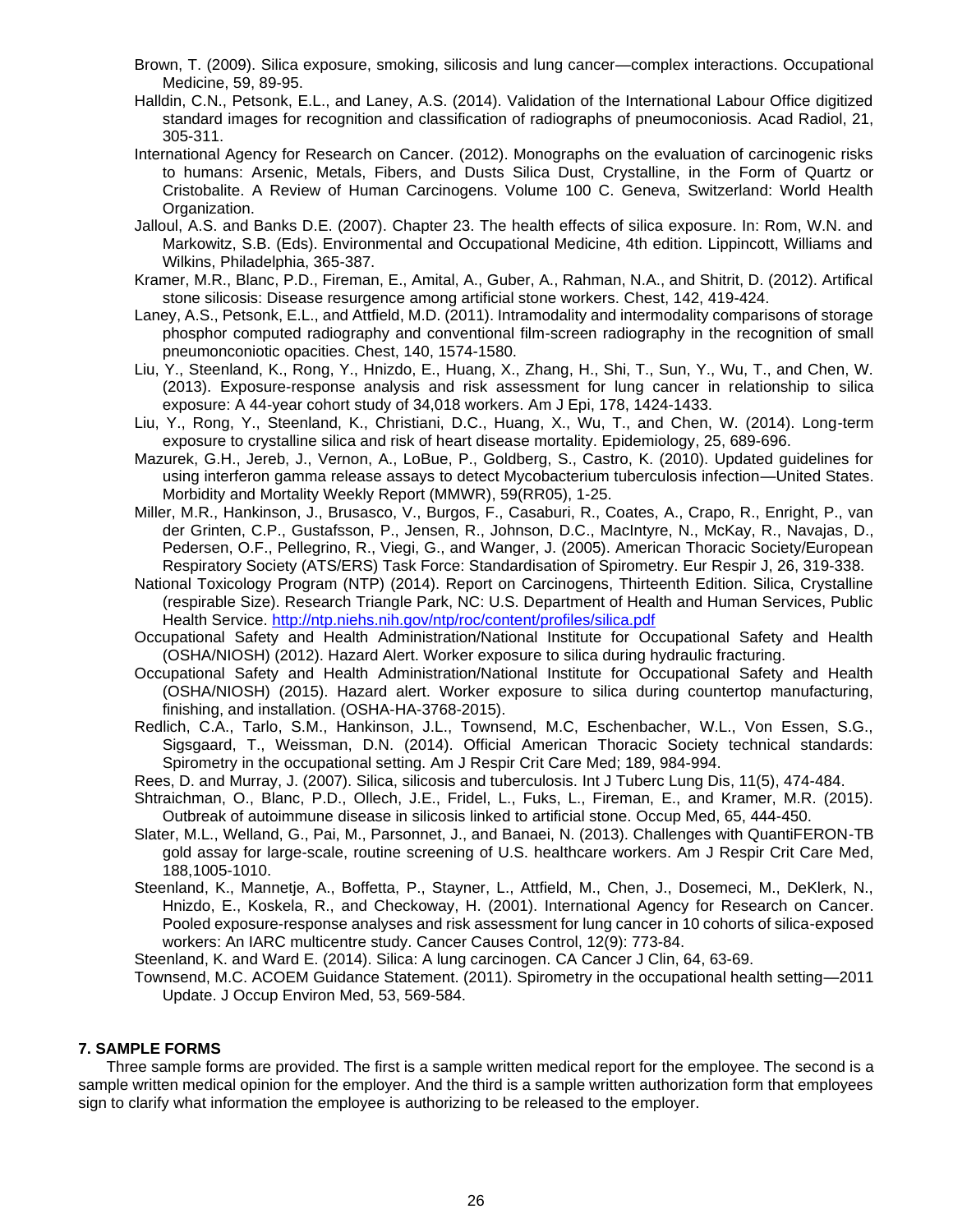# **WRITTEN MEDICAL REPORT FOR EMPLOYEE**

|                                                                                                           |              | DATE OF EXAMINATION: UNITS                                                                                                                                                                                                   |                    |  |  |  |  |  |  |
|-----------------------------------------------------------------------------------------------------------|--------------|------------------------------------------------------------------------------------------------------------------------------------------------------------------------------------------------------------------------------|--------------------|--|--|--|--|--|--|
| <b>TYPE OF EXAMINATION:</b>                                                                               |              | ] Initial examination [ ] Periodic examination [ ] Specialist examination<br>1 Other: 2008 - 2008 - 2008 - 2019 - 2019 - 2019 - 2019 - 2019 - 2019 - 2019 - 2019 - 2019 - 2019 - 2019 - 20                                   |                    |  |  |  |  |  |  |
| <b>RESULTS OF MEDICAL EXAMINATION:</b>                                                                    |              |                                                                                                                                                                                                                              |                    |  |  |  |  |  |  |
| <b>Physical Examination:</b>                                                                              |              | ] Normal [ ] Abnormal (see below) [ ] Not performed                                                                                                                                                                          |                    |  |  |  |  |  |  |
| Chest X-Ray:                                                                                              |              | ] Normal [ ] Abnormal (see below) [                                                                                                                                                                                          | ] Not performed    |  |  |  |  |  |  |
| Breathing Test (Spirometry):                                                                              |              | ] Normal [ ] Abnormal (see below) [                                                                                                                                                                                          | ] Not performed    |  |  |  |  |  |  |
| <b>Test for Tuberculosis:</b>                                                                             |              | ] Normal [ ] Abnormal (see below) [ ] Not performed                                                                                                                                                                          |                    |  |  |  |  |  |  |
|                                                                                                           | $\mathbf{I}$ | ] Normal [ ] Abnormal (see below) [                                                                                                                                                                                          | ] Not performed    |  |  |  |  |  |  |
|                                                                                                           |              |                                                                                                                                                                                                                              |                    |  |  |  |  |  |  |
| Your health may be at increased risk from exposure to respirable crystalline silica due to the following: |              |                                                                                                                                                                                                                              |                    |  |  |  |  |  |  |
| <b>RECOMMENDATIONS:</b>                                                                                   |              |                                                                                                                                                                                                                              |                    |  |  |  |  |  |  |
| ] No limitations on respirator use                                                                        |              |                                                                                                                                                                                                                              |                    |  |  |  |  |  |  |
|                                                                                                           |              |                                                                                                                                                                                                                              |                    |  |  |  |  |  |  |
|                                                                                                           |              | Recommend limitations on exposure to respirable crystalline silica: _______________________________                                                                                                                          |                    |  |  |  |  |  |  |
| Dates for recommend limitations, if applicable:                                                           |              | to                                                                                                                                                                                                                           |                    |  |  |  |  |  |  |
|                                                                                                           |              | MM/DD/YYYY                                                                                                                                                                                                                   | MM/DD/YYYY         |  |  |  |  |  |  |
| Medicine                                                                                                  |              | I recommend that you be examined by a board Certified Specialist in Pulmonary Disease or Occupational                                                                                                                        |                    |  |  |  |  |  |  |
| Other recommendations*:                                                                                   |              |                                                                                                                                                                                                                              |                    |  |  |  |  |  |  |
|                                                                                                           |              | Your next periodic examination for silica exposure should be in: [ ] 3 years [ ] Other:                                                                                                                                      |                    |  |  |  |  |  |  |
|                                                                                                           |              |                                                                                                                                                                                                                              | MM/DD/YYYY         |  |  |  |  |  |  |
|                                                                                                           |              |                                                                                                                                                                                                                              |                    |  |  |  |  |  |  |
|                                                                                                           |              |                                                                                                                                                                                                                              |                    |  |  |  |  |  |  |
|                                                                                                           |              |                                                                                                                                                                                                                              | Office Phone: 2000 |  |  |  |  |  |  |
| personal physician.                                                                                       |              | *These findings may not be related to respirable crystalline silica exposure or may not be work-related, and<br>therefore may not be covered by the employer. These findings may necessitate follow-up and treatment by your |                    |  |  |  |  |  |  |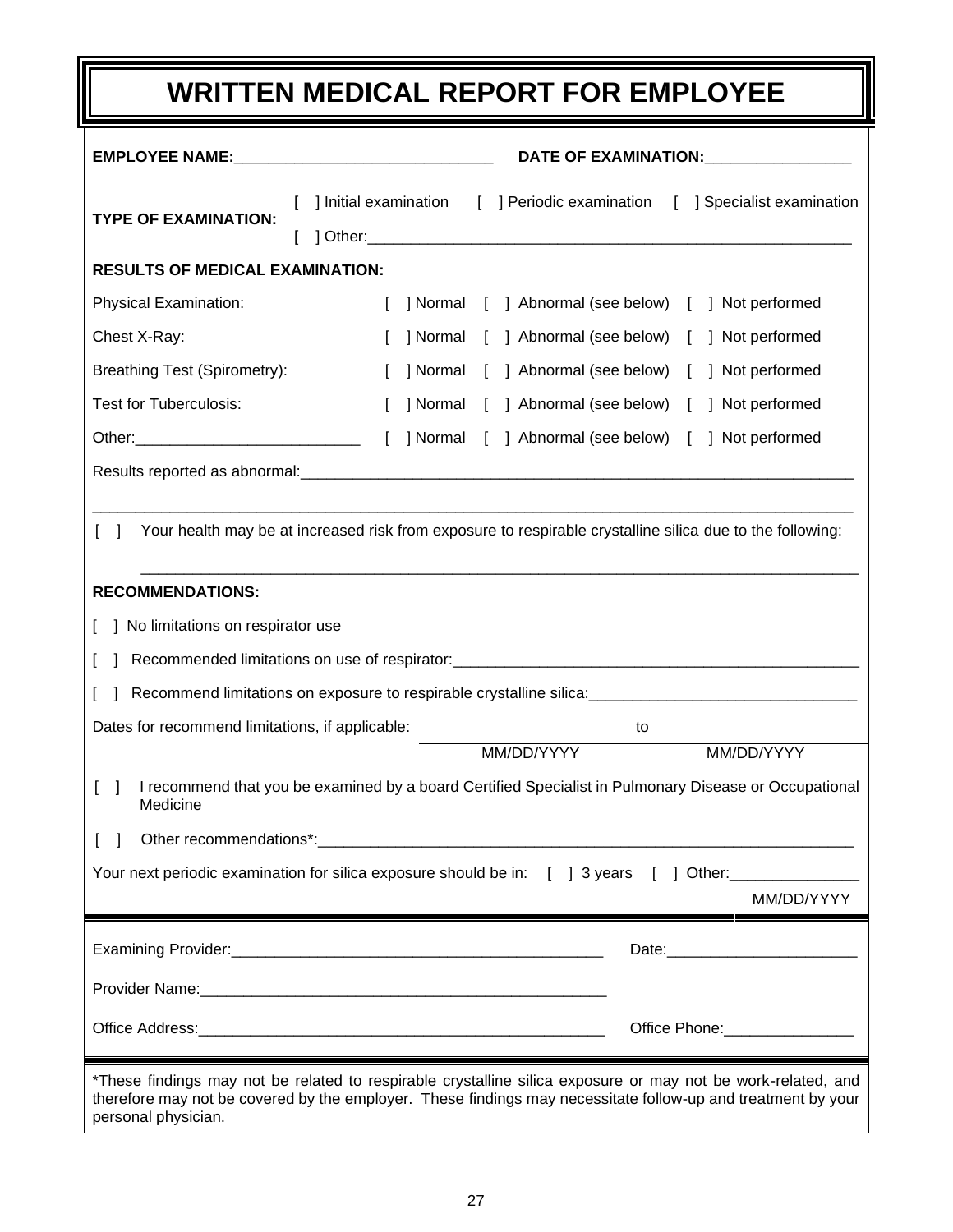| <b>WRITTEN MEDICAL OPINION FOR EMPLOYER</b>                                                                                                                                                                                                                                                                                                                   |                                                                           |
|---------------------------------------------------------------------------------------------------------------------------------------------------------------------------------------------------------------------------------------------------------------------------------------------------------------------------------------------------------------|---------------------------------------------------------------------------|
|                                                                                                                                                                                                                                                                                                                                                               |                                                                           |
|                                                                                                                                                                                                                                                                                                                                                               | DATE OF EXAMINATION: ________________                                     |
| <b>TYPE OF EXAMINATION:</b>                                                                                                                                                                                                                                                                                                                                   | ] Initial examination [ ] Periodic examination [ ] Specialist examination |
| <b>USE OF RESPIRATOR:</b>                                                                                                                                                                                                                                                                                                                                     |                                                                           |
| No limitations on respirator use                                                                                                                                                                                                                                                                                                                              |                                                                           |
| Recommended limitations on use of respirator: __________________________________                                                                                                                                                                                                                                                                              |                                                                           |
| Dates for recommend limitations, if applicable:                                                                                                                                                                                                                                                                                                               | to                                                                        |
|                                                                                                                                                                                                                                                                                                                                                               | MM/DD/YYYY<br>MM/DD/YYYY                                                  |
| The employee has provided written authorization for disclosure of the following to the employer (if applicable):<br>This employee should be examined by an American Board Certified Specialist in Pulmonary Disease or<br><b>Occupational Medicine</b><br>Recommended limitations on exposure to respirable crystalline silica: _____________________________ |                                                                           |
| Dates for exposure limitations noted above:                                                                                                                                                                                                                                                                                                                   | to<br>MM/DD/YYYY<br>MM/DD/YYYY                                            |
| <b>NEXT PERIODIC EVALUATION:</b><br>] 3 years                                                                                                                                                                                                                                                                                                                 | MM/DD/YYYY                                                                |
| Examining Provider: (signature)                                                                                                                                                                                                                                                                                                                               | Date: Date:                                                               |
|                                                                                                                                                                                                                                                                                                                                                               | Provider's Specialty: Management of the Specialty:                        |
|                                                                                                                                                                                                                                                                                                                                                               |                                                                           |
| I attest that the results have been explained to the employee.<br>$\begin{bmatrix} 1 \end{bmatrix}$                                                                                                                                                                                                                                                           |                                                                           |
| The following is required to be checked by the Physician or other License Health Care Professional<br>(PLHCP):                                                                                                                                                                                                                                                |                                                                           |
| I attest that this medical examination has met the requirements of medical surveillance section of the<br>MIOSHA Occupational Health Standards Part 690 'Silica in Construction' or Part 590 'Silica in General<br>$\Box$<br>Industry.'                                                                                                                       |                                                                           |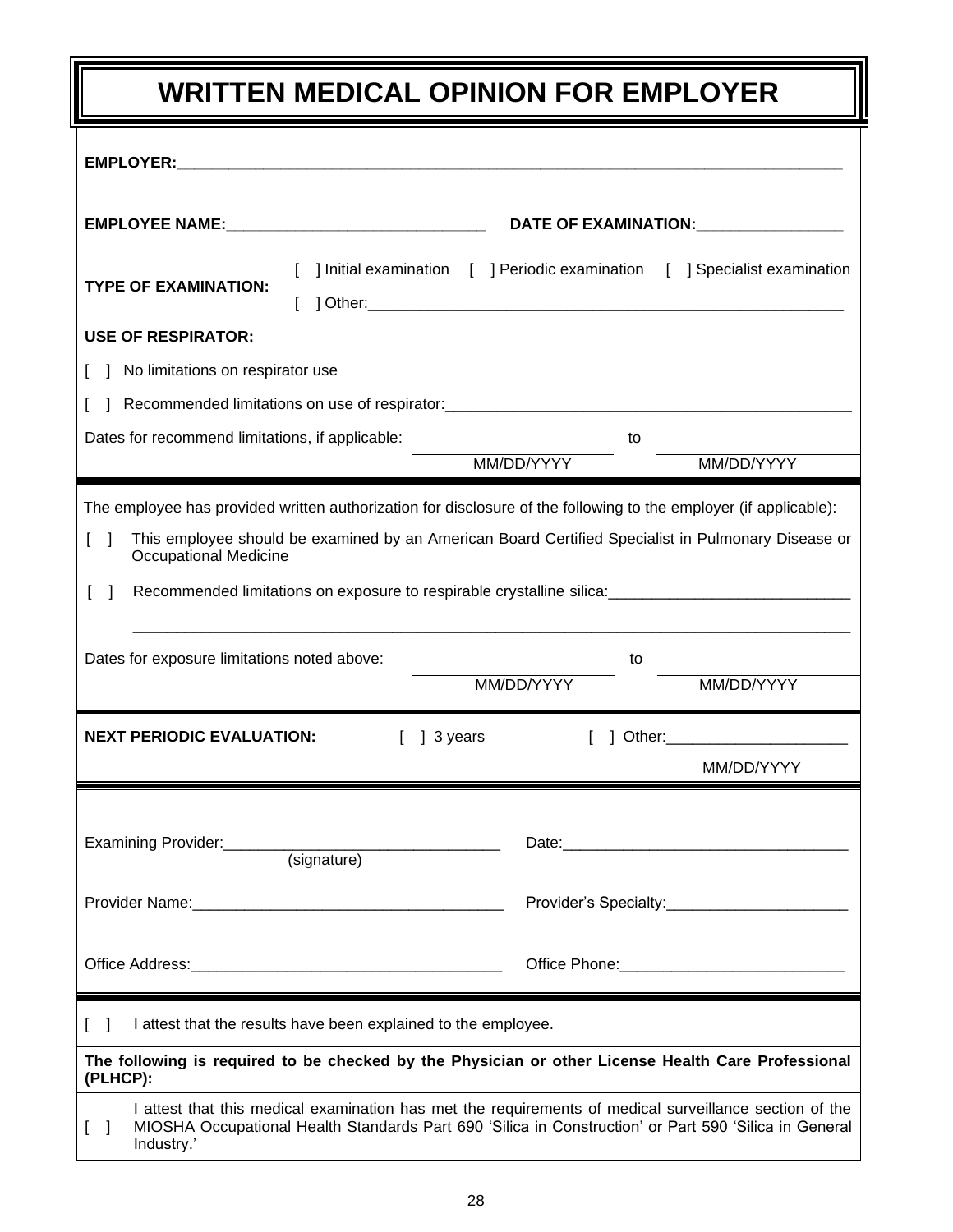## **AUTHORIZATION FOR CRYSTALLINE SILICA OPINION TO EMPLOYER**

|                     | This medical examination for exposure to crystalline silica could reveal a medical condition that results in |  |  |  |  |  |  |  |
|---------------------|--------------------------------------------------------------------------------------------------------------|--|--|--|--|--|--|--|
| recommendations for |                                                                                                              |  |  |  |  |  |  |  |

- (1) limitations on respirator use,
- (2) limitations on exposure to crystalline silica, or
- (3) examination by a specialist in pulmonary disease or occupational medicine.

Recommended limitations on respirator use will be included in the Written Opinion To The Employer.

If you want your employer to know about limitations on crystalline silica exposure or recommendations for a specialist examination, you will need to give authorization for the Written Opinion To The Employer to include one or both of those recommendations.

I hereby authorize the Opinion To The Employer to contain the following information, if relevant (please check all that apply):

- [ ] Recommendations for limitations on crystalline silica exposure
- [ ] Recommendation for a specialist examination

OR

I do not authorize the Opinion To The Employer to contain anything other than recommended limitations on<br>
I contrate use respirator use.

Please read and initial:

I understand that if I do not authorize my employer to receive the recommendation for specialist examination, the employer will not be responsible for arranging and covering costs of a specialist examination.

Name:

\_\_\_\_\_\_\_\_\_\_

(printed)

Signature:\_\_\_\_\_\_\_\_\_\_\_\_\_\_\_\_\_\_\_\_\_\_\_\_\_\_\_\_\_\_\_\_\_\_\_\_\_\_\_\_ Date:\_\_\_\_\_\_\_\_\_\_\_\_\_\_\_\_\_\_\_\_\_\_\_\_\_\_\_\_\_\_\_\_\_

[81 FR 16882-16890, March 25, 2016]